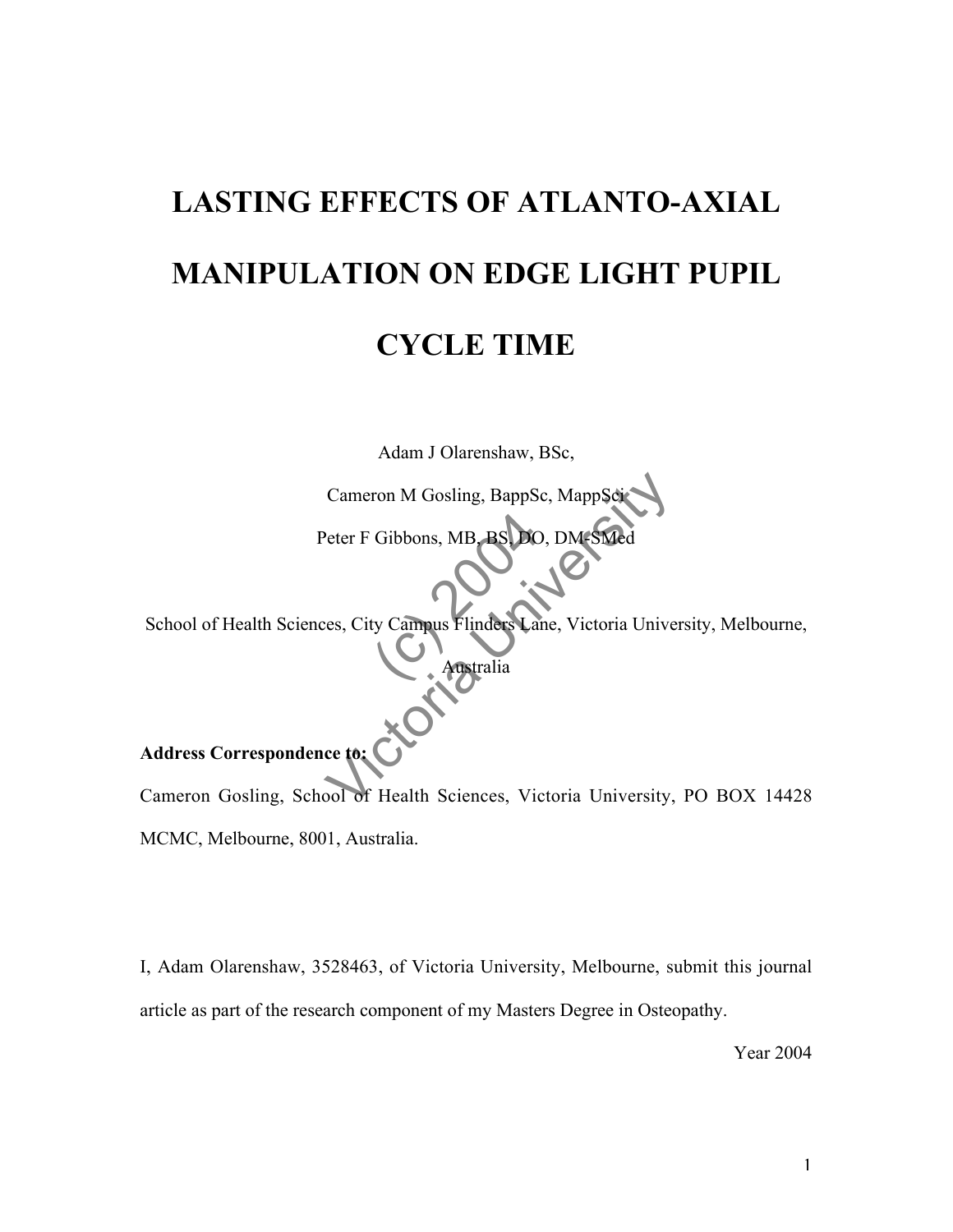### **ABSTRACT**

**Background:** Edge Light Pupil Cycle Time (ELPCT) is a light reflex of the eye, which is controlled via the autonomic nervous system. Studies have shown ELPCT to be a measurable constant, unaffected by visual acuity, refractive error, eye colour, pupil size or gender. Recent studies have shown that high-velocity manipulation of the upper cervical spine causes an immediate decrease in ELPCT on the same side as the manipulation. This change is presumed to be mediated in part by alterations in the autonomic tone following manipulative intervention, therefore suggesting that unilateral manipulation produces an immediate unilateral change in the autonomic nervous system.

ELPCT. The minimized study, with a control group.<br>
University of C1-2<br>
Upon ELPCT.<br>
Upon ELPCT.<br>
Upon SLPCT.<br>
Upon 2.3.24 ± 3.4yrs) without a history of eye **Objective:** To investigate the lasting effects (up to 1 hour) of C1-2 high-velocity low amplitude manipulation upon ELPCT.

**Design:** A two group blind, randomized study, with a control group.

**Method:** Twenty-five subjects  $(23.24 \pm 3.4yrs)$  without a history of eye disease, diabetes, central or autonomic nervous system pathology, were randomly allocated into either the intervention (manipulation) group  $(n=13)$  or control group  $(n=12)$ . They then all had their ELPCT of both eyes measured pre-intervention and three times post-intervention (immediately, 20 minutes and 1 hour, respectively). The manipulation involved a highvelocity low amplitude rotatory thrust, localised to the C1-2 joint on the right. The control group underwent the same protocol, including pre-positioning for the manipulation, but without the thrust.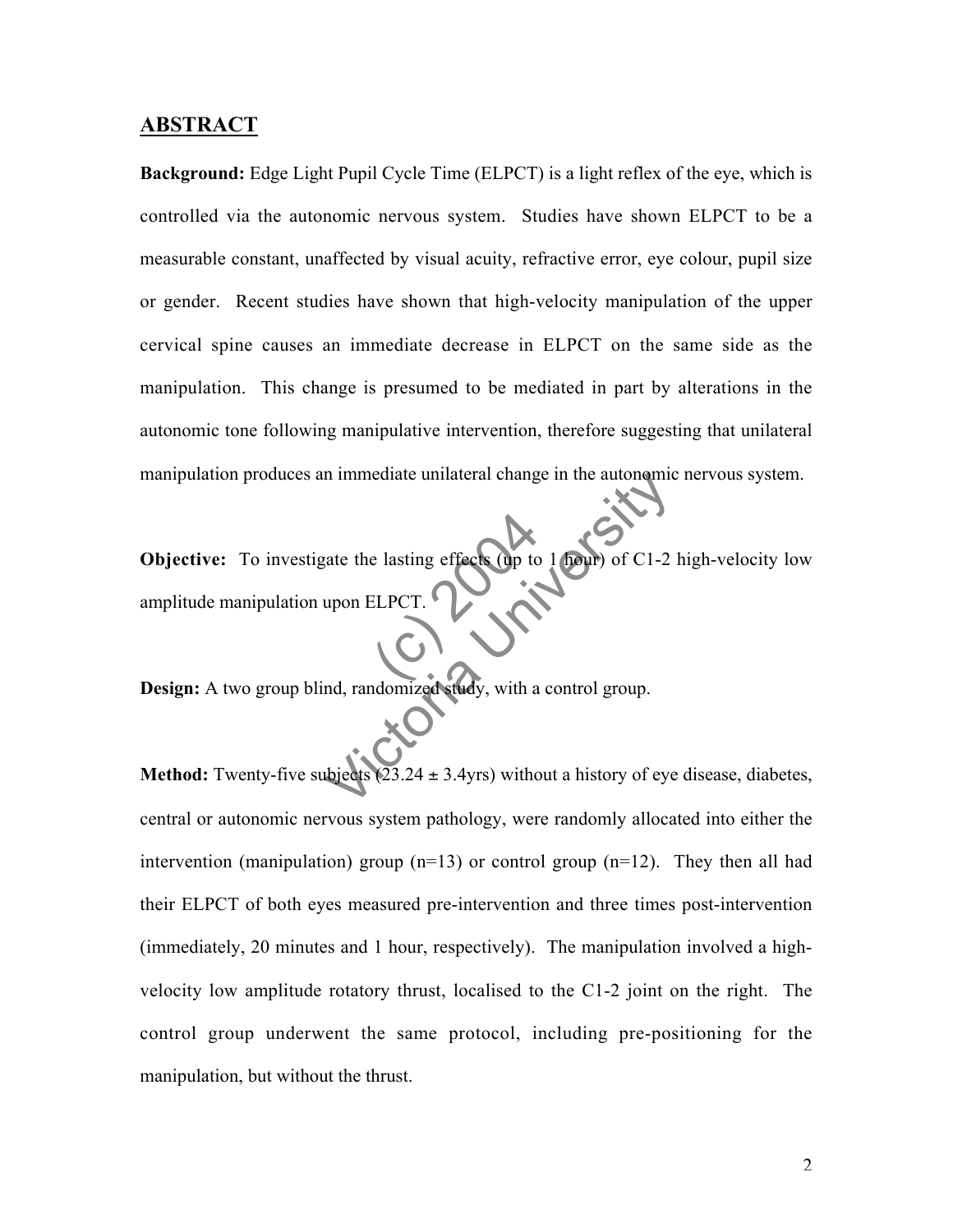**Results:** ELPCT measures demonstrated a significant difference for the right-eye after right-sided manipulation between pre-manipulation and post-immediate and post 20-min  $(p=0.011 \& p=0.013$ , respectively) but no significant change post one-hour.

eulation. Significant at 20-minutes post-manipulation<br>-manipulation.<br>Discrete: Antonomic Nervous System **Conclusion:** This suggests that ELPCT, which is mediated by the autonomic nervous system, can be directly influenced by high-velocity manipulation to the atlanto-axial joint, and these changes occur on the same side as the manipulation (i.e. unilateral manipulation produces unilateral physiological change). Over a one-hour time frame these changes are still significant at 20-minutes post-manipulation but only slightly<br>evident at one-hour post-manipulation. evident at one-hour post-manipulation.

**Key words**: Manipulation; Eye; Autonomic Nervous System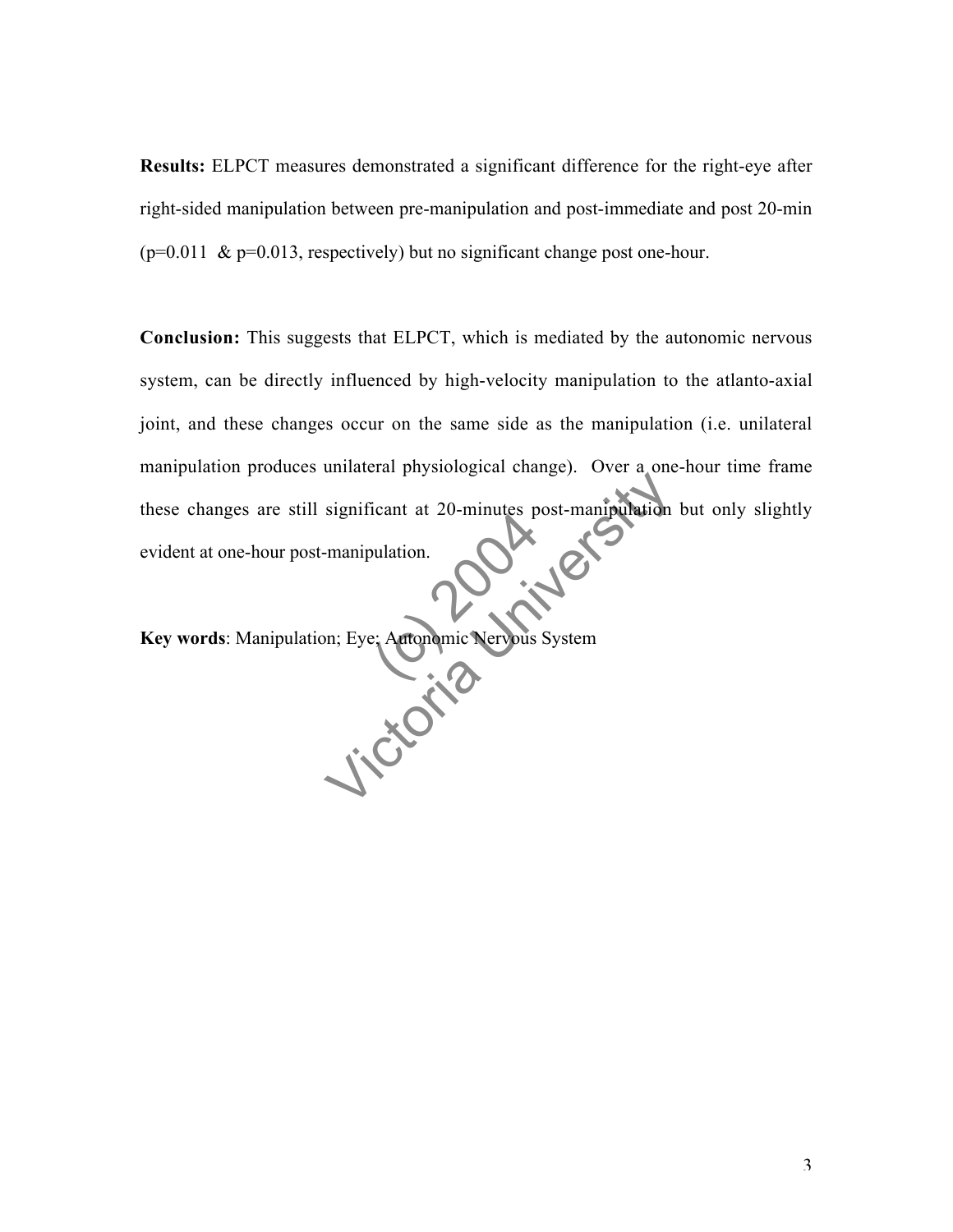### **INTRODUCTION**

Despite recent developments of new manual therapy techniques such as muscle energy, myofascial and craniosacral techniques, high-velocity low amplitude (HVLA) manipulation continues to be one of the most frequently advocated techniques by authors within the field of osteopathy.<sup>1</sup> It specifically involves the application of a high velocity, low amplitude thrust directed at a joint or group of joints that is accompanied by cavitation of underlying facet joints producing a 'popping' or 'cracking' sound. 2,3

conducted on spinal<br>ocal effect of HVLA The benefits from HVLA manipulation. The search conducted on spinal manipulation. The relation of the local effect of HVLA manipulations on the local effect of HVLA manipulations on the local spine could, via stimulation o A number of therapeutic benefits from HVLA manipulations have been established through the extensive research conducted on spinal manipulation. The majority of this research has focused on the local effect of HVLA manipulations on range of motion  $(ROM)^{2,4-9}$  and pain.<sup>4-5,10-16</sup>

Recent studies have documented the potential for neurophysiological changes distant to the site of HVLA manipulation. A study by Harris and Wagnon<sup>17</sup> found that HVLA manipulations to the cervical spine could, via stimulation of the nervous system, affect the skin surface temperature of the fingers. Numerous studies support this concept of neurophysiological changes distant to the site of HVLA manipulation. Vincenzino et al<sup>15</sup> found that cervical mobilisation induced a rapid hypoalogesic effect at the elbow in patients with lateral epicondylitis. Other authors have investigated the effects of spinal manipulation on blood pressure,  $18-20$  women with primary dysmennorrhea,  $11$  cardiac arrhythmia<sup>21</sup> and other cardiovascular and respiratory changes.<sup>22-25</sup>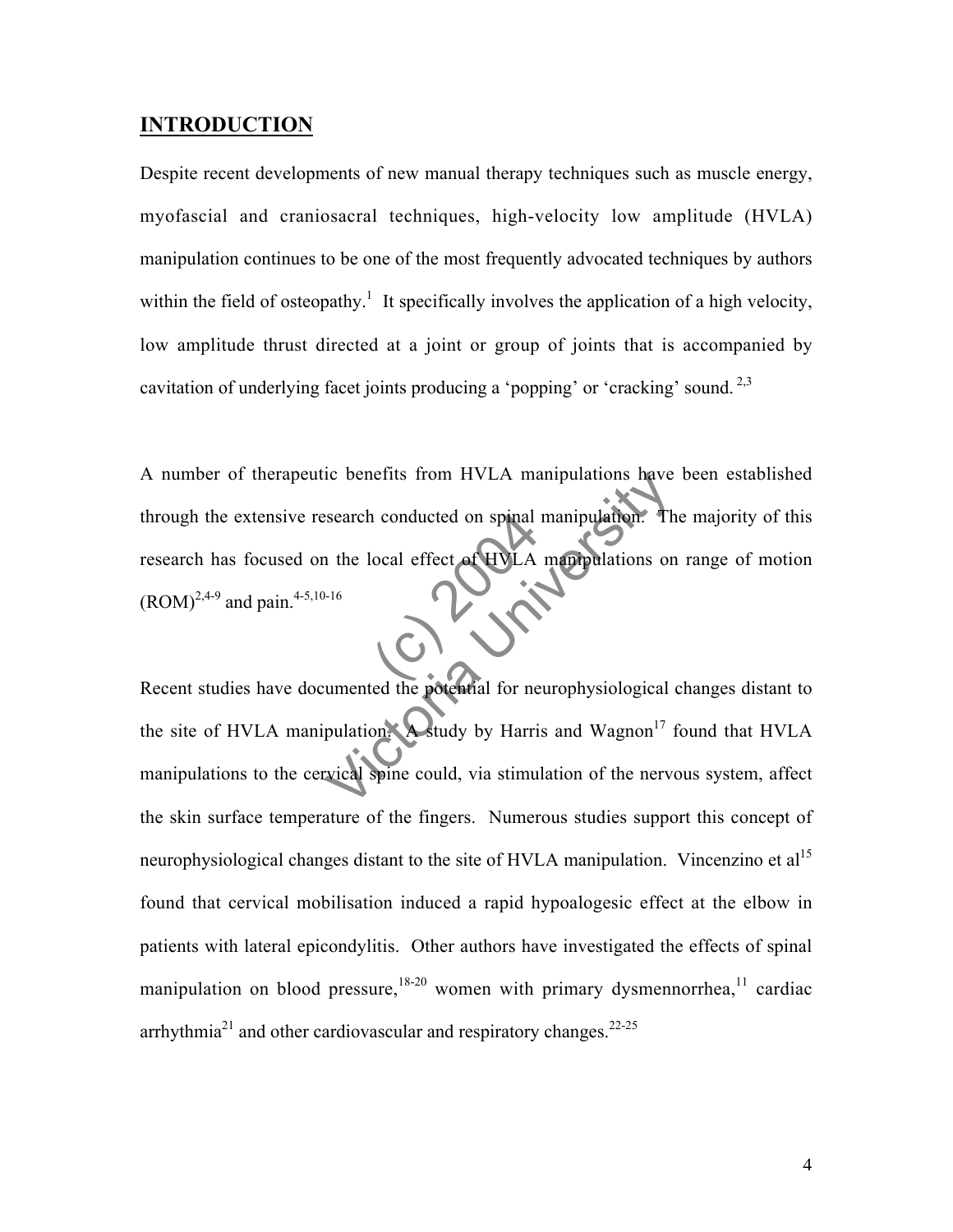Although there is much conjecture to the mechanism for this distant effect, the research suggests that it is via the stimulation of the autonomic nervous system (ANS), especially the sympathetic nervous system (SNS). Calender et  $al<sup>18</sup>$  has shown that manipulation had an effect on the ANS through SNS stimulation, to produce a lowering of blood pressure within hypertensive individuals. Sterling et  $al<sup>12</sup>$  examined the effects of cervical mobilisation on pain, sympathetic nervous system and motor activity and discovered that mobilisation had an excitatory effect on the sympathetic nervous system (SNS). In addition to these studies, numerous more support SNS stimulation by means of HVLA thrust techniques.12,16-19,22,24-25,27-28

distant changes is under<br>ges occur due to the changes occur due to the change<br>etic chain. Harris and<br>ion on distal skin temp These distant changes is unclear but it has be<br>a changes occur due to the close anatomical rel<br>mpathetic chain. Harris and Wagnon<sup>17</sup> investig<br>ipulation on distal skin temperature and found<br>the temperature, presumably by a The exact mechanism of these distant changes is unclear, but it has been suggested that these neurophysiological changes occur due to the close anatomical relationship between the cervical spine and sympathetic chain. Harris and Wagnon<sup>17</sup> investigated the effects of chiropractic HVLA manipulation on distal skin temperature and found that manipulation can significantly affect the temperature, presumably by alterations in the sympathetic tone of the subjects. They presumed that "the mere presence of the sympathetic chain ganglion in the neck region may, in itself, explain why manipulation of the neck can influence the SNS."17 Support for sympathetic influence over the ANS after cervical manipulation is provided by Knutson<sup>20</sup> and McGuiness et al.<sup>25</sup> They postulated that manipulation of the spine can directly stimulate local sympathetic fibers and cervical ganglia, because they have a close anatomical relationship. This anatomical relationship is supported by Kuchera & Kuchera<sup>29</sup> who opine that fascias around the cervical ganglia are closely related to the cervical joints and the facial planes of the neck. They proposed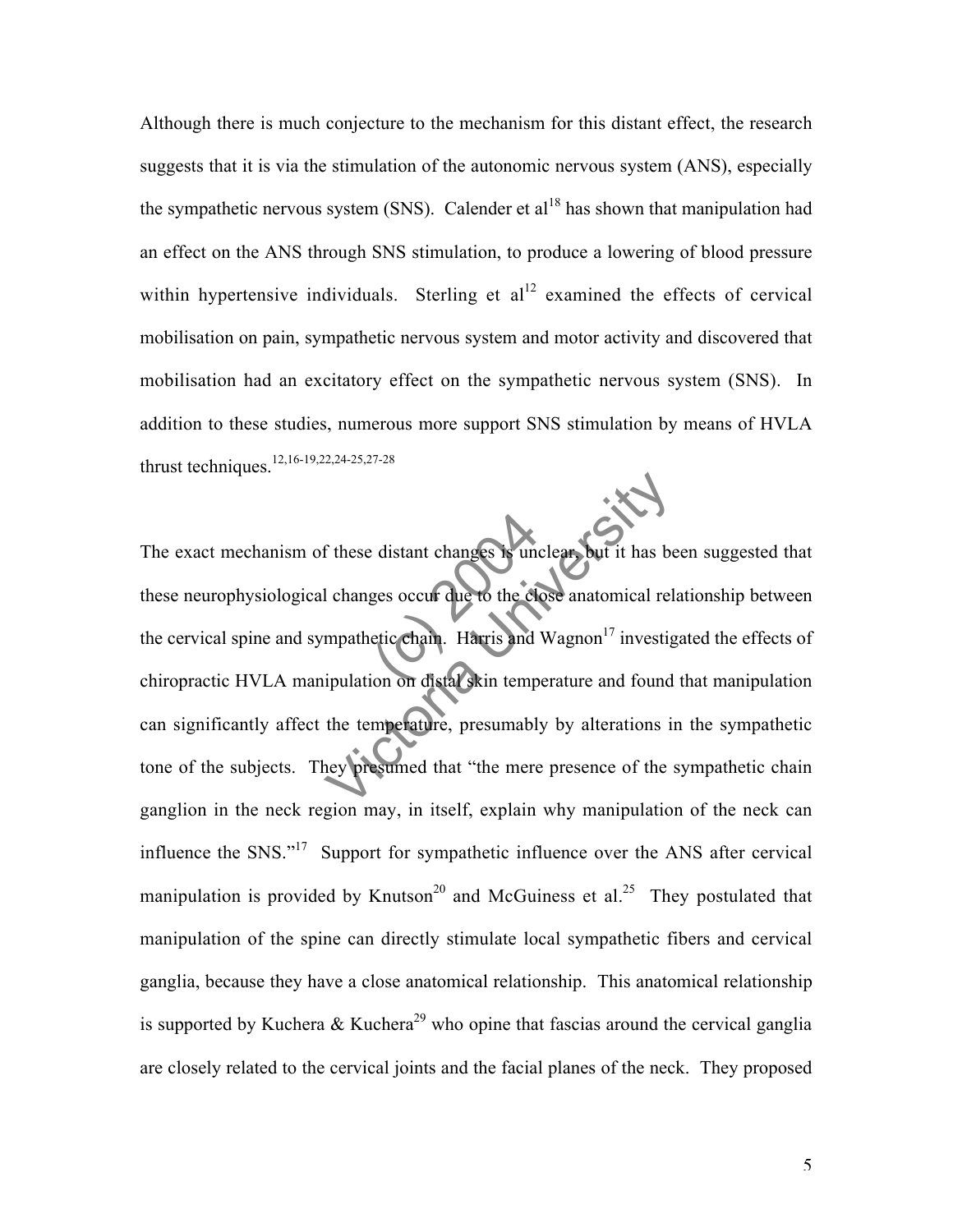that treating cervical spinal dysfunctions can alter activity of the cervical ganglia and therefore the structures the ganglia supply (ie. sinus, ear, eye and heart).

Despite research supporting the concept that HVLA manipulation applied to the spinal joints can produce measurable remote neurophysiological effects via the ANS, credible documentation of a direct effect upon the ANS is lacking, and evidence that these effects can be systematically harnessed to produce a definitive therapeutic result is sparse.

lic pupillary reflex, where<br>the edge of the pup<br>eld in this position so<br>The retina is now in to or shall the edge light pupil cycle time (<br>
Ed cyclic pupillary reflex, which can be produ<br>
ight at the edge of the pupillary margin cau<br>
then held in this position so the constricted pu<br>
etina. The retina is now in total Previous researches have examined the effects of cervical HVLA manipulation on the ANS by measuring a reflex called the edge light pupil cycle time (ELPCT).  $30,31$  The ELPCT is a light induced cyclic pupillary reflex, which can be produced by focusing a small beam or slit of light at the edge of the pupillary margin causing the pupil to constrict. The beam is then held in this position so the constricted pupil will block the light from reaching the retina. The retina is now in total darkness which causes the pupil to dilate again allowing light to reach the retina producing another pupil constriction. This therefore sets up regular, persistent oscillations of the pupil, which can be easily measured and recorded.<sup>32,33</sup> (Fig 1)

### **Insert Figure 1 here**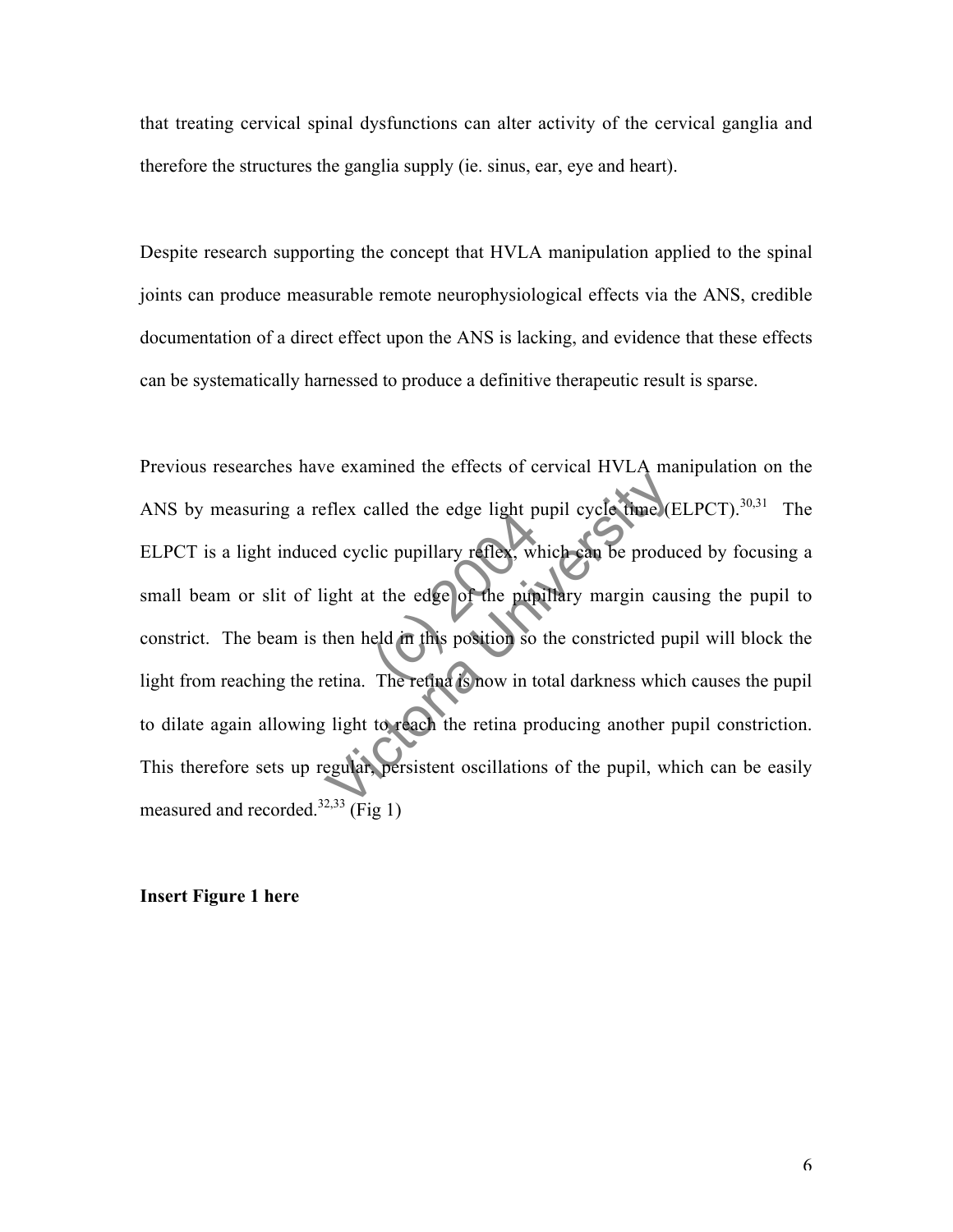Studies conducted by Miller and Thompson<sup>33</sup> and Martin and Ewing<sup>32</sup> have shown ELPCT to by a measurable constant, unaffected by gender, eye colour, visual acuity, refractive error and pupil size. Martyn and  $Ewing<sup>32</sup>$  state that since the iris is exclusively innervated by the autonomic nervous system, measurement of the ELPCT provides a simple way of quantifying its function.

thrust technique to the<br>occur on the same side<br>occur on the same side shows that ELPCT, which is mediated by<br>IVLA thrust technique to the uppercervical sp<br>ial to occur on the same side as the manipulat<br>illateral physiological changes).<br><sup>30,31</sup> showed a link does exist between HVLA<br>edium of E The results of previous studies found that manipulation of the atlanto-axial joint produce a significant difference between pre and post manipulation ELPCT, with the ELPCT becoming significantly faster post-manipulation in the eye on the same side as the manipulation.<sup>30,31</sup> This shows that ELPCT, which is mediated by the ANS, can be directly influenced by HVLA thrust technique to the upper cervical spine and that ANS changes have the potential to occur on the same side as the manipulation (i.e. unilateral manipulation produce unilateral physiological changes).

Although Gibbons et al<sup>30,31</sup> showed a link does exist between HVLA manipulation and the ANS, through the medium of ELPCT, there have been no further studies to support them. Further research needs to be completed to ascertain the length of time that the change is present, because both of the previous studies only measured the immediate effects on ELPCT after HVLA manipulation. This current study aimed to determine if a cervical HVLA thrust technique produced a lasting effect on the ANS, measured by ELPCT.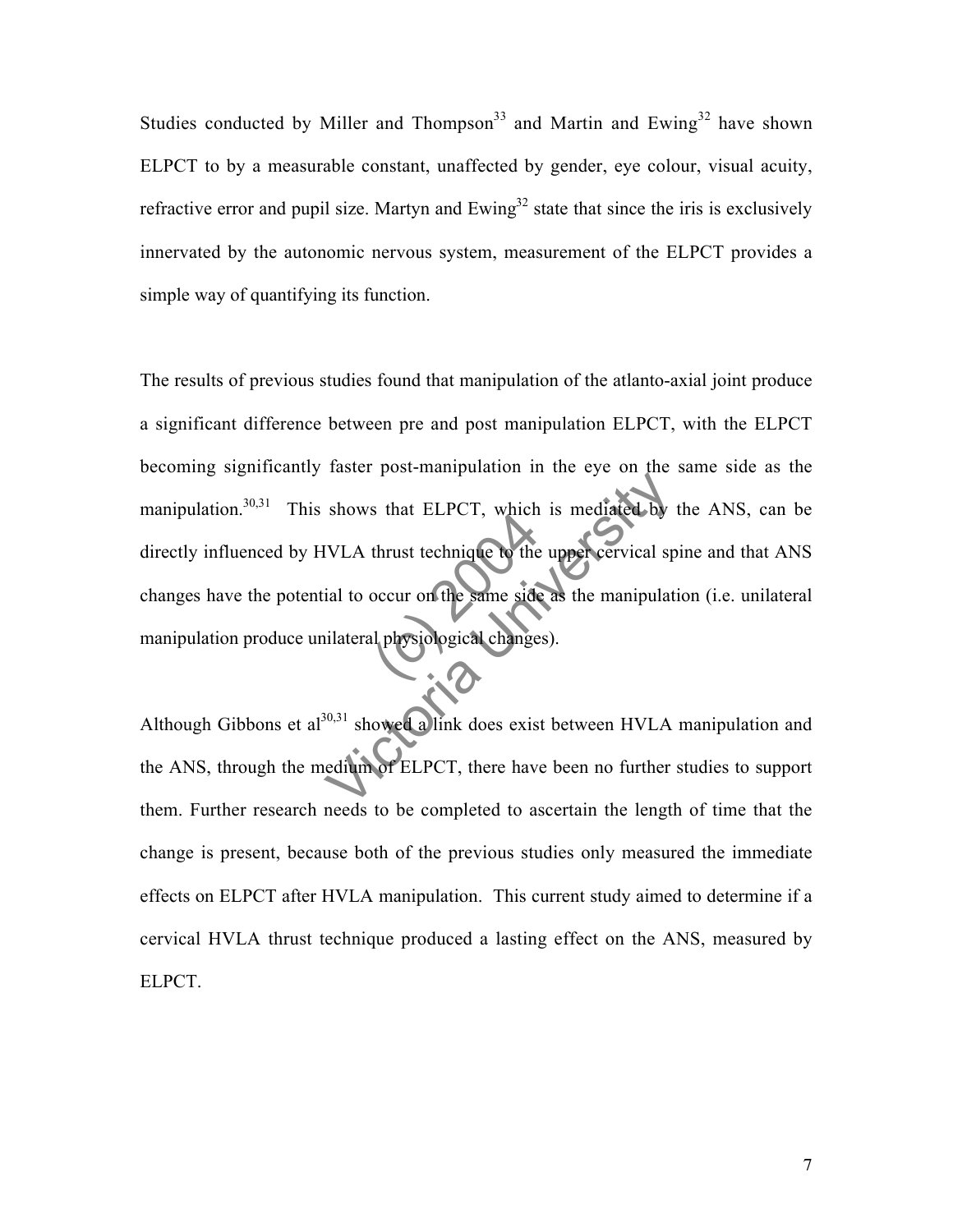### **MATERIALS AND METHODS**

### **Subjects**

tittee. Twenty-five subjects aged between 18 and 32 years  $(23.24 \pm 3.4)$ yrs) were recruited through a volunteer list posted on notice boards at Victoria University (VU) and also by word of mouth. Subjects were excluded from the study if they had a previous history of eye disease, such as optic nerve degeneration/neuritis/compression, diabetes mellitus or previous pathology of the autonomic nervous system. All subjects signed a standard consent form, were free to withdraw at any time and the study was approved by the VU Human Research Ethics Committee.

#### **Procedure**

### Measurement of the Edge Light Pupil Cycle Time (ELPCT)

France Committee.<br>
Committee.<br>
Committee.<br>
Light Pupil Cycle Time (ELPCT)<br>
LPCT measured in both eyes, using a Hag-Stes<br>
first onthed by Miller and Thompson<sup>33</sup> a<br>
unvolved the subjects being seated comforta All subjects had their ELPCT measured in both eyes, using a Hag-Steit Bern slit lamp, based on the method as first outlined by Miller and Thompson<sup>33</sup> and later used by Gibbons et al.<sup>30,31</sup> This involved the subjects being seated comfortably in a dimly lit room with the slit lamp directly in front of them. Subjects then removed any contact lenses or glasses and focused on a distant point while trying not to blink. A moderate intensity (0.5mm thick) horizontal slit beam of light was then directed perpendicular to the plane of the iris at the inferior limbus and just medial to the pupil. The beam was then slowly moved medially until it overlapped the pupil margin causing it to constrict. The beam was then held in this position so the constricted iris will block the light from reaching the retina. This caused the pupil to dilate again, allowing the light to reach the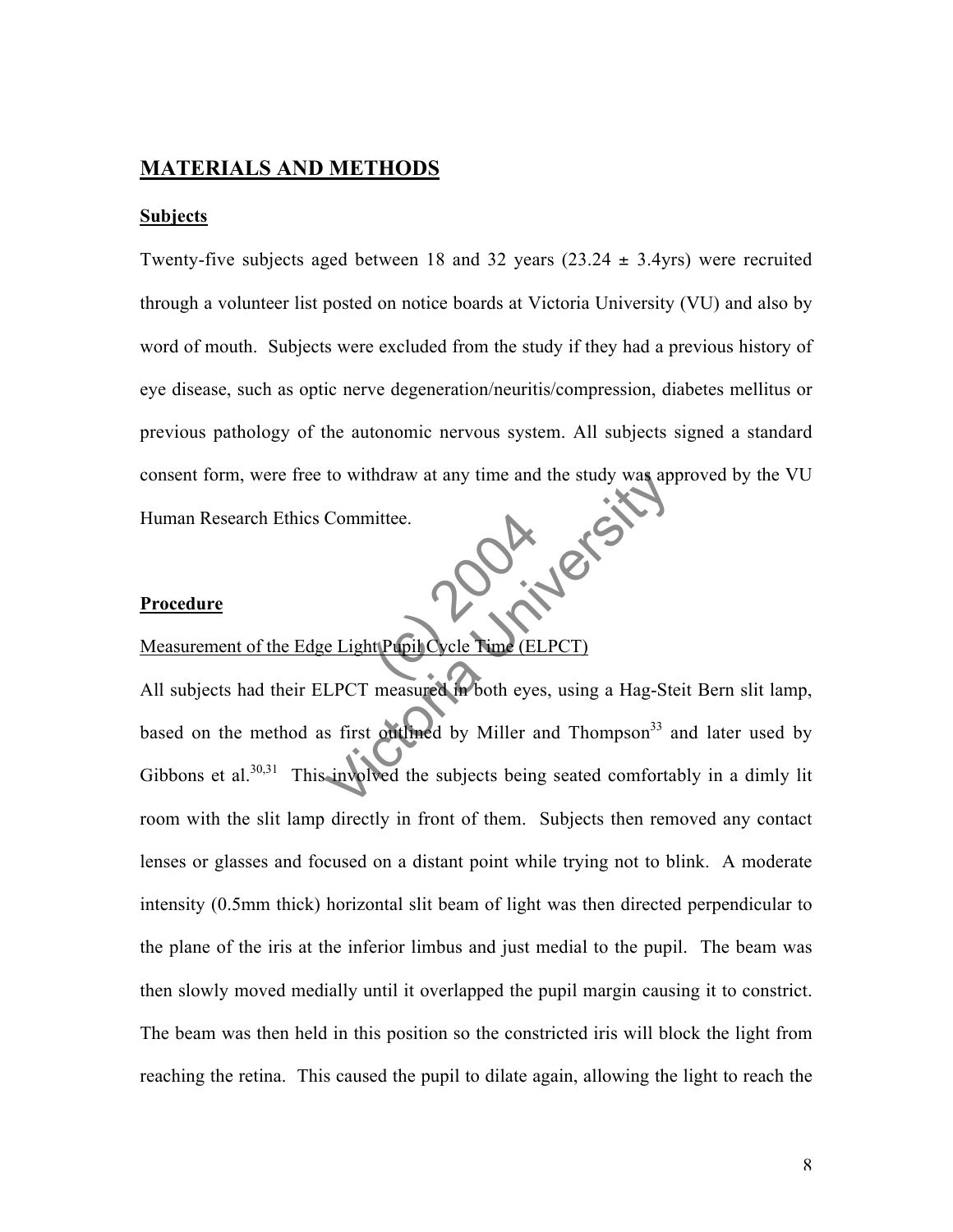retina producing another pupil constriction. This set up a persistent oscillation and after evoking 2-3 regular cycles, the time taken to measure five consecutive cycles was measured to the nearest 0.1 seconds with a handheld stopwatch**.** The exact same procedure was then repeated for the other eye.

The division of the same of the thrust. the HVLA thrusts to all subjects to limit<br>ed if a cavitation was achieved. Subjects in<br>the manipulation They had their cervical sp<br>but without the thrust. Subjects were randomised into either the manipulation group  $(n=13)$  or control group (n=12) by computer allocation. The subjects that were part of the manipulation group received a HVLA rotatory thrust with the applicator localised to the atlanto-axial joint  $(C1-2)$  on the right side as described by Gibbons and Tehan.<sup>3</sup> An experienced osteopathic practitioner delivered the HVLA thrusts to all subjects to limit variability. The practitioner then recorded if a cavitation was achieved. Subjects in the control group were not submitted to the manipulation. They had their cervical spine placed in the position of manipulation but without the thrust

Immediately after the treatment intervention subjects returned to the ELPCT room and had their ELPCT re-measured by an examiner who was blind to whether the subject was part of the control or treatment group.

Once the first measurement of ELPCT after intervention was completed, the subjects were seated in a quiet waiting room and asked to relax for an hour. During this time the subjects had their ELPCT measured twice again, after 20-minutes and one-hour rest time had elapsed respectively.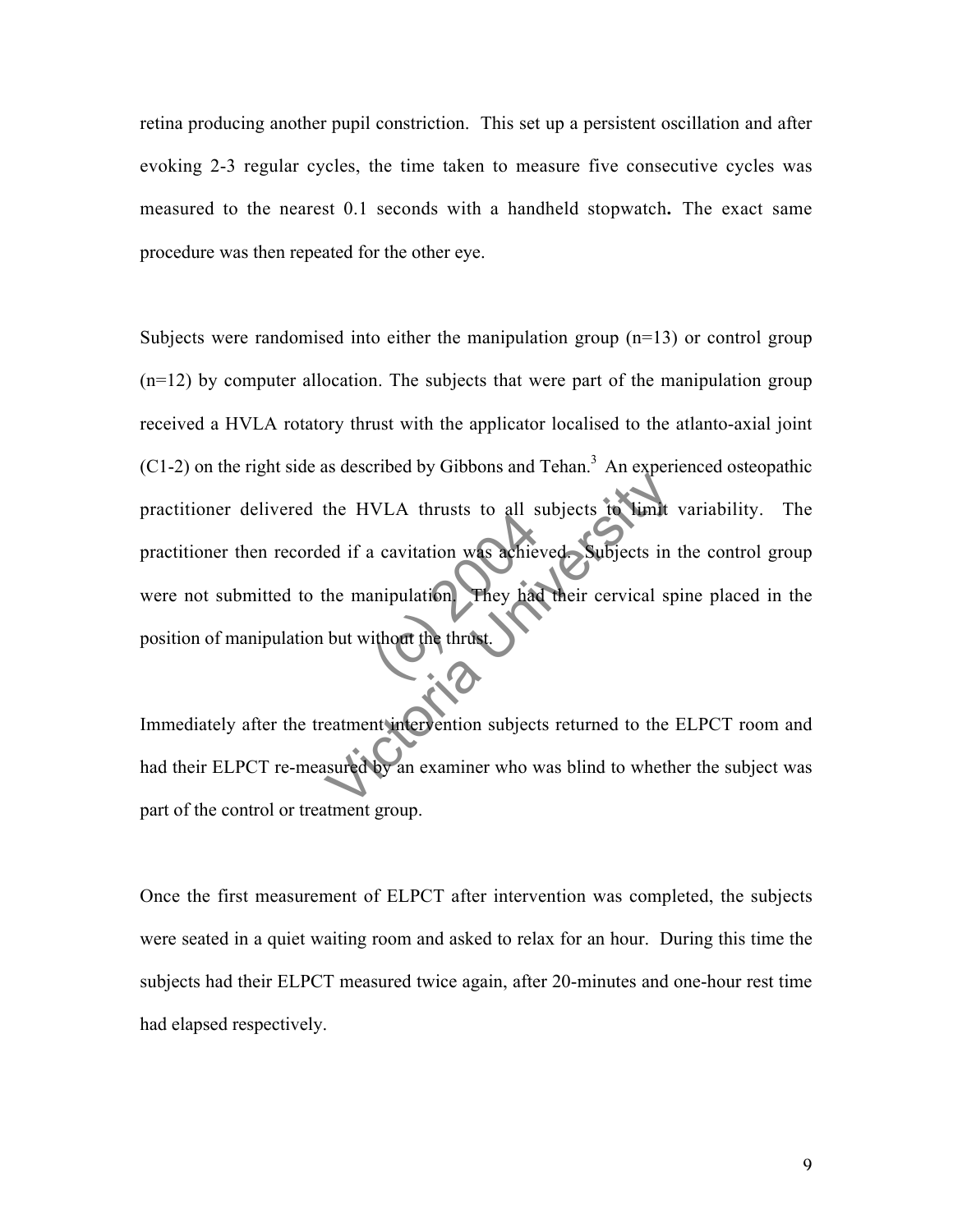### **Statistical Methods**

Means and Standard-Deviations were computed for all ELPCT measures. We quantified the effect of manipulation on ELPCT using a MANCOVA with the pre-measure as the covariate, computed using SPSS for windows (version 12, SPSS Inc.). Four one-way ANOVAs with planned post-Hoc analysis were then carried out for pre and postmanipulation ELPCT's, in both control and experimental groups, to determine if a difference existed within each eye. The significance level was set at  $p < 0.05$  with a Bonferroni adjustment for the ANOVA analysis, to account for the possibility of a type I error.

### **RESULTS**

tion between ELPCT Dix 18 First There was a significant interaction between ELPCT and Manipulation (F=7.762, p=0.000  $\eta^2$  = 0.744) with a large effect for this interaction. The data was analysed for each eye in each condition using a one-way ANOVA with planned post-Hoc (Turkey HSD) comparisons, which revealed a significant difference over time  $(F=4.611, p=0.006)$  after manipulation. Post-Hoc analysis indicated a significant difference between right-eye manipulation groups ELPCT when interpreted using a Bonferroni adjustment (0.05/4)  $\alpha$  $= 0.0125.$ 

Table 1 and Figure 2 show the pre-manipulation and post–manipulations (immediate, 20 minute and one-hour) for ELPCT for the right eye after right-sided manipulation. The results show that after right-sided manipulation there was a significant difference between the pre-manipulation and post-immediately  $(p=0.011)$  and between pre-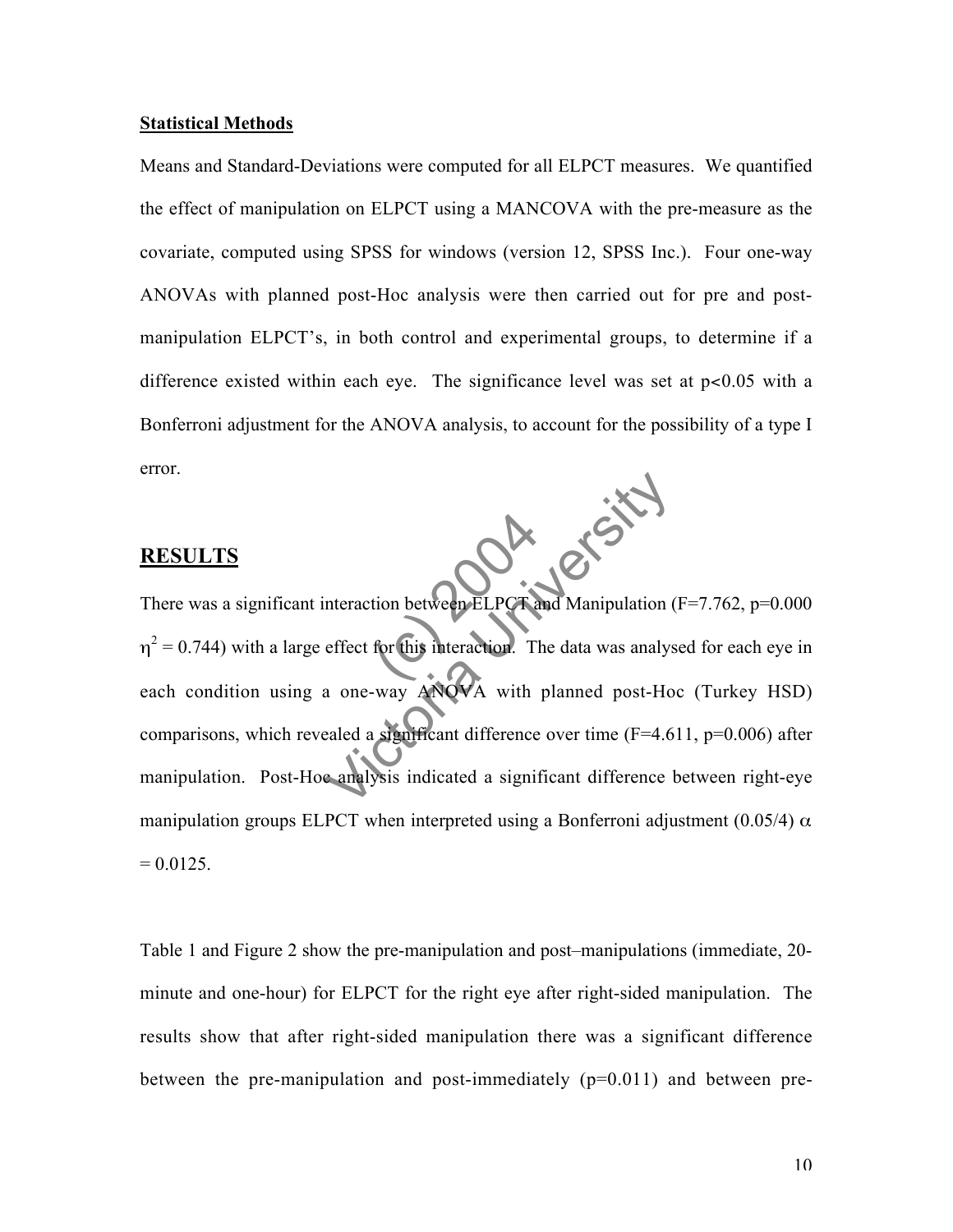manipulation and post-20-min (p=0.013), but no significant difference between premanipulation and post one-hr (p=0.111).

### **Insert Table 1 here**

No significant difference was observed in any other measures for the left eye after rightsided manipulation (Figure 3). The results showed that after a right-sided thrust there was a small change in the left eye between pre-manipulation and post-manipulation ELPCT, but this was not significant.

(c) 2012 Jicordan University **Insert Figure 2 here Insert Figure 3 here**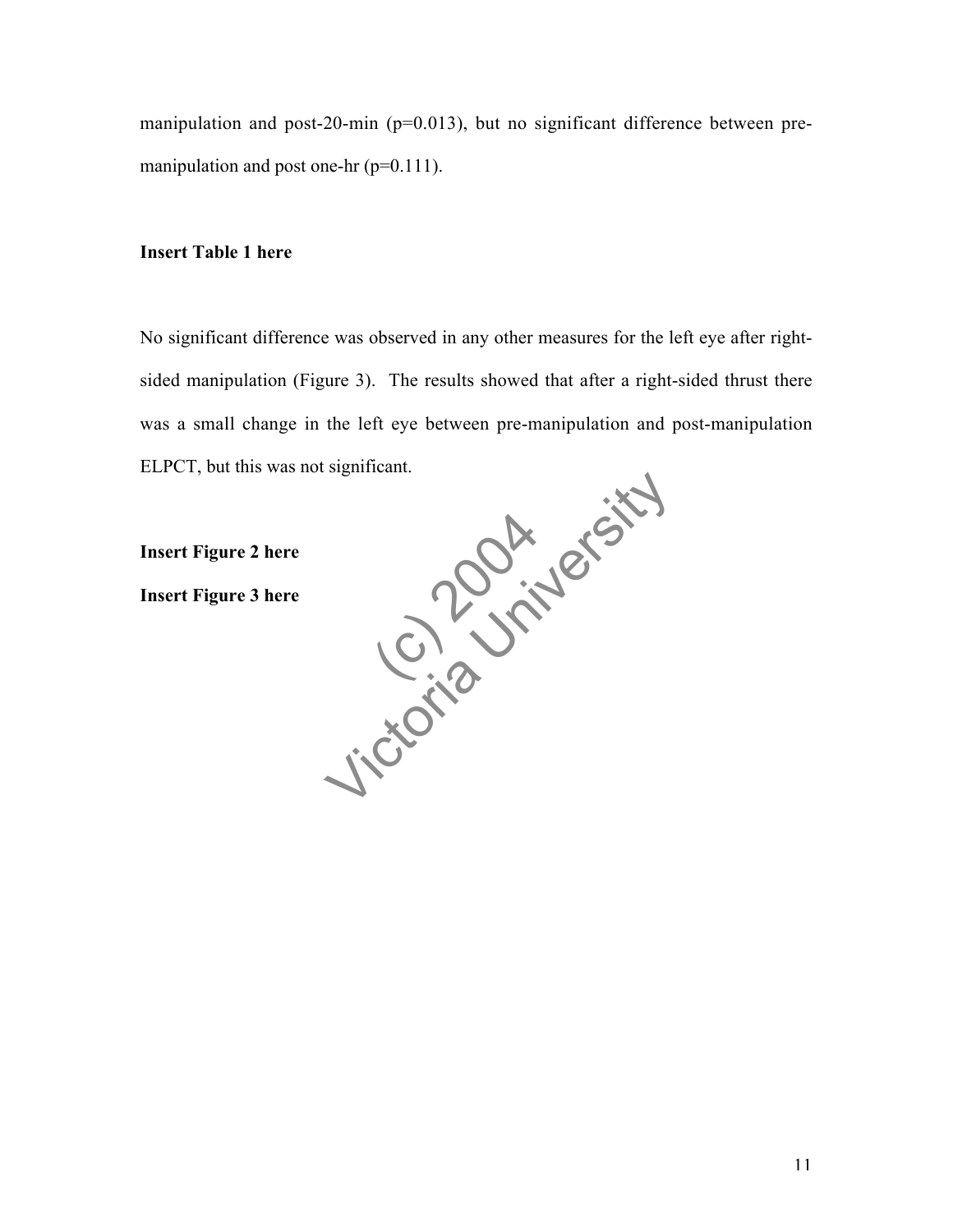### **DISCUSSION**

sosal raised in the com prenensive rollow-up study. The results obtained<br>the proposal raised in the comprehensive study,<br>same side as the manipulation (Le unilateral rollogical changes)<br>explored that the study of the study of the shown that the i The results of this study indicate that manipulation of the atlanto-axial joint can produce a significant measurable difference to ELPCT, with the ELPCT becoming significantly faster post-manipulation. This occurred in the right eye  $(p=0.011)$  immediately after right-sided manipulation, but not in the left eye (p=0.886). These findings concur with the results obtained from previous studies, which also showed that the ELPCT becomes significantly faster immediately post-manipulation on the same side. However, one of the papers. Gibbons et al<sup>30</sup> was only a pilot study with small subject numbers, which lead to the larger and more comprehensive follow-up study.<sup>31</sup> The results obtained in the present study also concur with the proposal raised in the comprehensive study, that ANS changes appear to occur on the same side as the manipulation (i.e. unilateral manipulation may produce unilateral physiological changes).

Numerous studies have shown that unilateral manipulation produces effects on the unilateral side to the thrust.<sup>5-6,8-9</sup> Nansel et al<sup>6</sup> found that unilateral cervical manipulation to the restricted side improved asymmetry for at least 30-45 minutes in otherwise asymtomatic subjects exhibiting cervical lateral-flexion asymmetry. Surkitt et al<sup>9</sup> tested the effect of C1-2 HVLA on asymptomatic subjects with atlanto-axial and cervical spine rotation asymmetry and found that unilateral manipulation to the restricted C1-2 joint produced a significant immediate reduction in rotation asymmetry. Although, even though there was still some maintenance of improvement after one-hour, they found the asymmetry had almost returned to pre-manipulation range.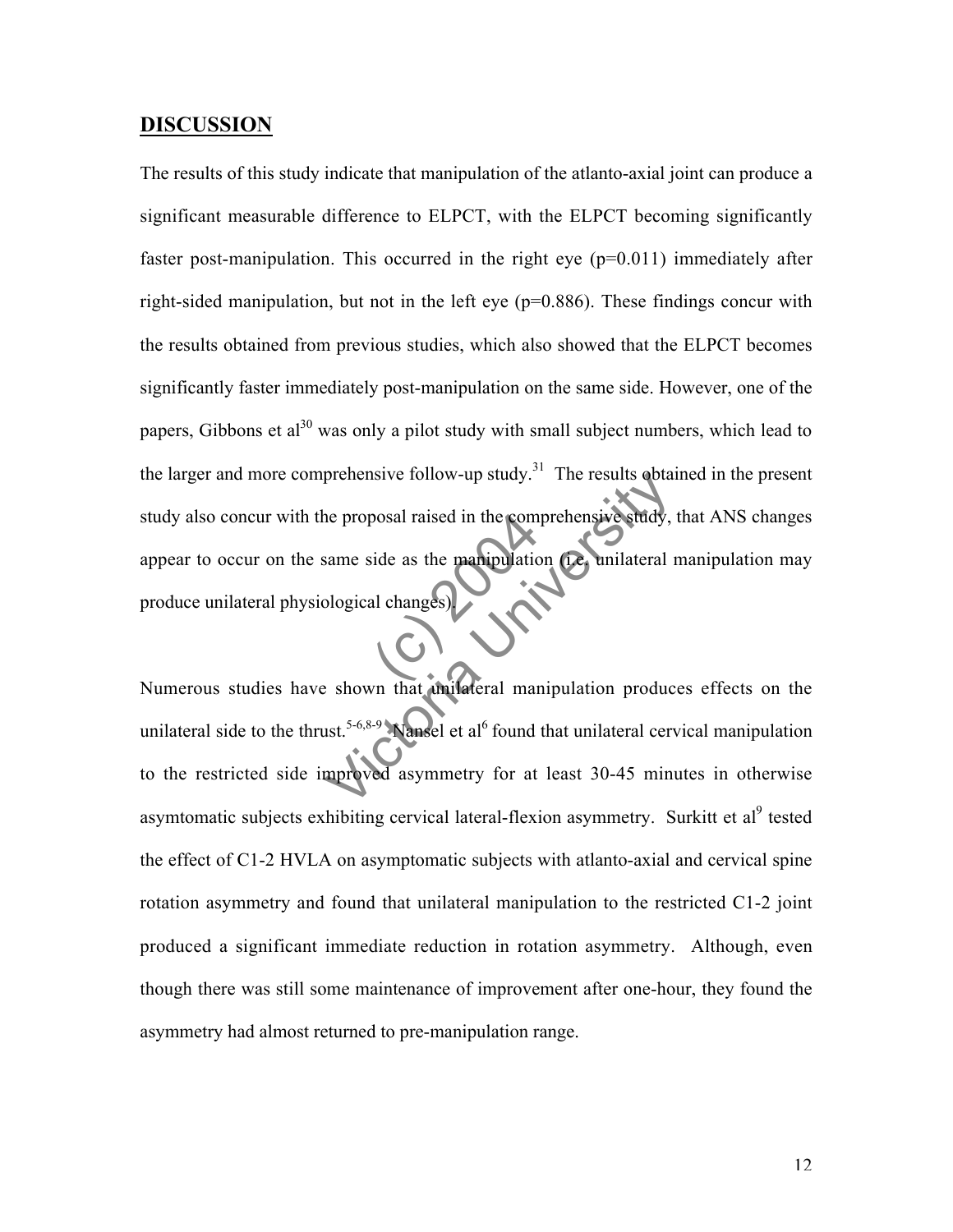It is interesting to note that this study showed similar time-frame effects of HVLA manipulation as those reported by Surkitt et al. $9$  We found that after manipulating the right C1-2 joint, there was a significant difference in ELPCT in the right eye immediately post-manipulation ( $p= 0.011$ ) and post-20min ( $p=0.013$ ) but no significant difference post-1hour (p=0.111). However, even though there was still a difference in mean ELPCT between pre-manipulation and post-1hour manipulation, it was slowly returning to premanipulation time and this difference was not great enough to be significant.

Thowe et al. Tound the creased cervical spine<br>However, the individual<br>property in the individual categorie<br>amined the effects of et al.<sup>7</sup> Howe et al<sup>34</sup> found that cervical manip<br>bain increased cervical spine rotation both im<br>on. However, the individual responsible<br>ded from treatment categories, and therefore, the<br>al<sup>7</sup> examined the effects of man These effects of manipulation over time do conflict with other research conducted by Howe et al<sup>34</sup> and Nansel et al.<sup>7</sup> Howe et al<sup>34</sup> found that cervical manipulation performed on subjects with neck pain increased cervical spine rotation both immediately and 3 weeks post-manipulation. However, the individual responsible for goniometric assessment was not blinded from treatment categories, and therefore, the results are open to question. Nansel et al<sup>7</sup> examined the effects of manipulation on subjects who had suffered previous neck trauma, had frequent episodes of neck stiffness and who also exhibited significant cervical lateral-flexion passive asymmetry. Their results showed that manipulation to the restricted side significantly reduced asymmetry at 30-minutes and 4 hours post-manipulation, with asymmetry returning to pre-manipulation values within 48 hours. Both Howe et al<sup>34</sup> and Nansel et al<sup>7</sup> studies used subjects with pain (symptomatic) and, along with Surkitt et  $al^9$ , they measured the effect of HVLA manipulation on ROM. In contrast, this study measured ELPCT in pain-free (asymptomatic) subjects to determine the effect of HVLA manipulation on the ANS. Therefore, we are unable to make any comment on what the outcome may be in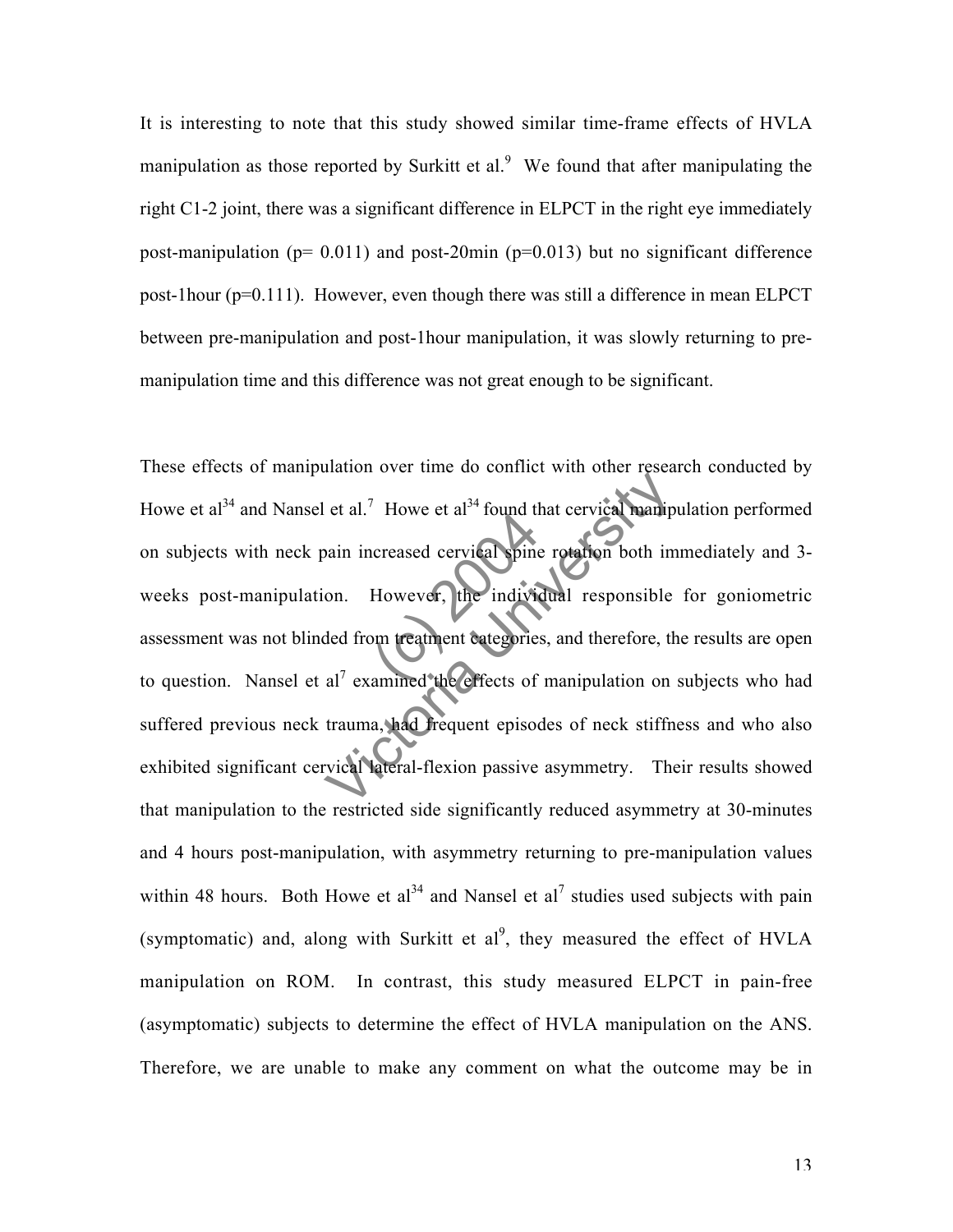symptomatic patients, or that ELPCT and ROM changes correlate over time. Future studies may be conducted on symptomatic patients (i.e. whiplash patients with visual disturbances) with outcome measures of both ROM and ELPCT.

Many researches attribute the mechanism for the documented changes in ELPCT as being mediated by branches of the autonomic nervous system, either the parasympathetic $32,35$  or sympathetic. $36,37$  The extent of interplay between the two divisions of the ANS on the pupillary reflex continues to be disputed. Certain authors have been more assertive as to the possible mechanism when discussing trials using ANS activating or blockading drugs or results from particular medical conditions.32,35-36,38

CT in patients with F The and and the anti-<br>
The anti-<br>
The anti-<br>
The anti-<br>
The anti-<br>
The anti-<br>
The anti-<br>
The anti-<br>
The anti-<br>
The anti-<br>
The anti-<br>
Syndrome is a condition in v<br>
paralysed, thus slowing the speed of their<br>
there is a cond Blumen et al<sup>36</sup> examined ELPCT in patients with Horner's syndrome and their results illustrate that ELPCT in each patient's affected eye to be significantly slower when compared to their normal eye. Horner's syndrome is a condition in which the cervical sympathetic nerves are paralysed, thus slowing the speed of their firing. As these findings show that Horner's syndrome affects ELPCT, it is apparent that sympathetic innervation is necessary for normal ELPCT function. These findings give strong support to the present study, which proposed that HVLA manipulation affects the ANS by stimulation of the SNS. The results of the present study reveal that cervical HVLA manipulation caused ELPCT to become faster, and presumably this is due to SNS stimulation, because Blumen et al<sup>36</sup> demonstrated that SNS inhibition slowed ELPCT.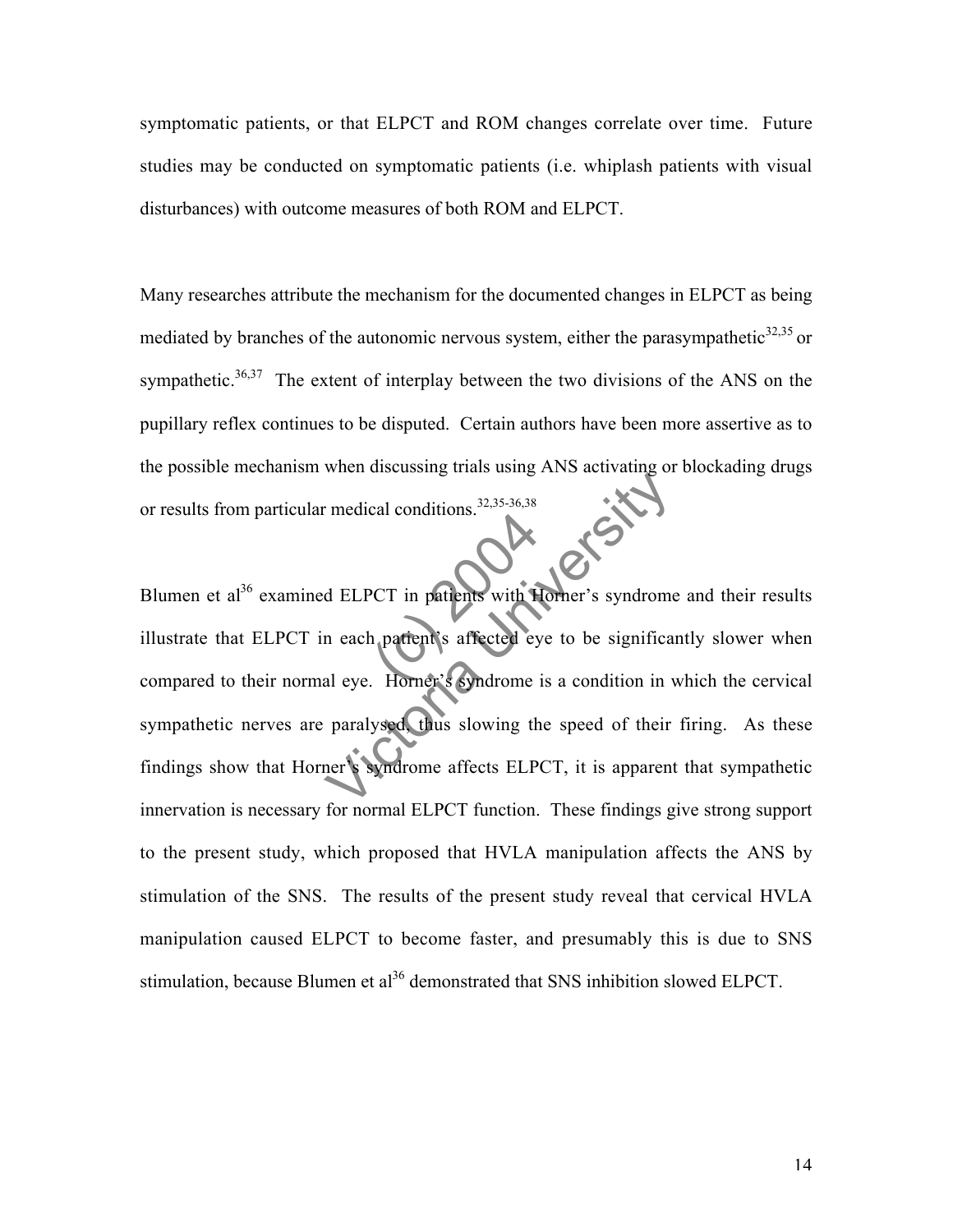An earlier study on ELPCT by Miller and Thompson<sup>33</sup> found that there was a significant decrease in the speed of the ELPCT, in people over the age of 50 years. Bitsios et  $al<sup>37</sup>$ examined pupillary kinetics in young and old people and discovered that loss of sympathetic innervation to the pupil in the elder population (age range  $61 - 79$  years) was the cause of the alteration in pupillary kinetics. This helps account for the change in the ELPCT with age that was noted by Miller and Thompson $33$  and corresponds well with the findings of Blumen et  $al^{36}$ , in that a decrease in the sympathetic innervation to the pupil can cause a lengthening of the ELPCT.

e ELPCT. Martyn and<br>d sympathetic drugs<br>rugs tengthened the E<br>ding and stimulating Solution and External The SNS<br>
in the ELPCT. Martyn and External The SNS<br>
ic and sympathetic drugs on the ELPCT,<br>
ding drugs lengthened the ELPCT within the<br>
blockading and stimulating drugs had no effect<br>
posed that the E In contrast, other authors have identified the PNS rather than the SNS as being directly responsible for alteration in the ELPCT. Martyn and Ewing<sup>32</sup> investigated the effects of various parasympathetic and sympathetic drugs on the ELPCT, and found that parasympathetic blockading drugs lengthened the ELPCT within the first few minutes. However, sympathetic blockading and stimulating drugs had no effect on the ELPCT. Martyn and Ewing<sup>32</sup> proposed that the ELPCT was particularly sensitive to dysfunction in the parasympathetic efferent limb of the pupillary light reflex. An additional study by Blumen et  $a^{35}$  supported this theory with findings of an increased ELPCT in people with occulomotor nerve palsy. The increase in ELPCT was found on the ophthalmoplegic side, indicating a subclinical involvement of the parasympathetic component of the occulomotor nerve. However, Martyn and  $Ewing<sup>32</sup>$  administered the sympathetic drugs by means of intra-ocular eyedrops, and therefore, their results most likely indicate the effect of sympathetic drugs on the intra-ocular nerve endings, rather then directly on the ELPCT ANS control.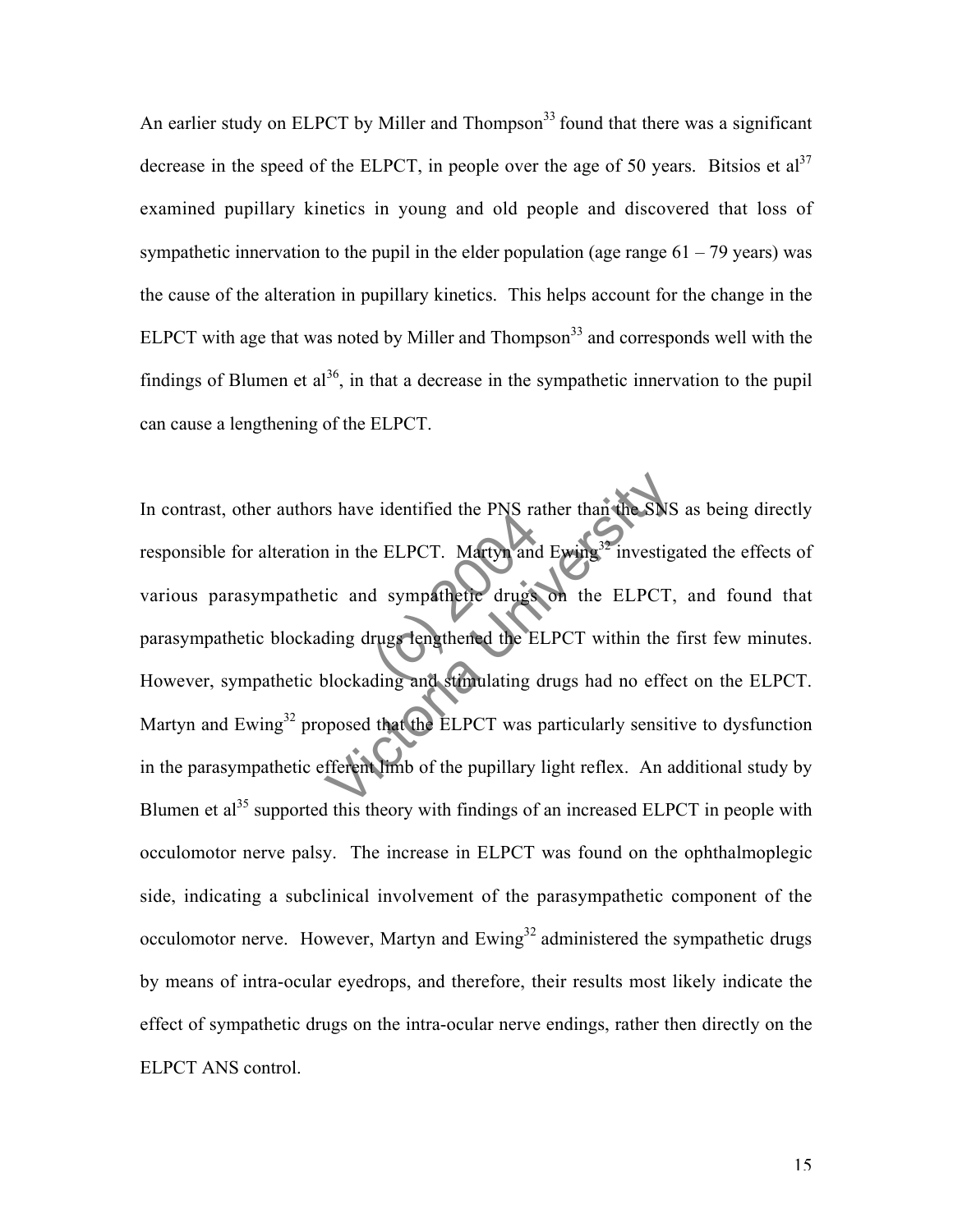Despite the conflicting views between researchers in relation to which divisions of the ANS controls the ELPCT, there is agreement that shifts in the ELPCT do represent changes in the ANS. Therefore, results obtained from this study show that HVLA manipulation has an effect on ELPCT, which we can conclude occurs via either the PNS or SNS. Moreover, authors who have conducted research using other mechanisms to determine the state of ANS function following cervical HVLA manipulation also show a lack of consensus. $16-20$ 

lower lumbar HVLA<br>se in SNS function),<br>ncrease in SNS function<br>a resulted in SNS inhi vestigated the effects of manipulation on distal<br>
und/or lower lumbar HVLA manipulations resu<br>
decrease in SNS function) and the opposite v<br>
tion (increase in SNS function). They detern<br>
C7 area resulted in SNS inhibition, Harris and Wagnon<sup>17</sup> investigated the effects of manipulation on distal skin temperature, and found that cervical and/or lower lumbar HVLA manipulations resulted in an increase in skin temperature (a decrease in SNS function), and the opposite with a thoracic or upper lumber manipulation (increase in SNS function). They determined that HVLA manipulation to the C1-C7 area resulted in SNS inhibition, whereas manipulation to the T1-L2 area caused SNS stimulation, though the mechanism for this occurrence was not clearly understood or explained by Harris and Wagnon.<sup>17</sup> In constrast, Vicenzino et al<sup>16</sup> discovered mobilisation in the cervical region causes sympathoexcitation combined with a hypoalgesic effect. Many other studies also support SNS stimulation as a result of cervical manipulation.12,16-19,22,24-28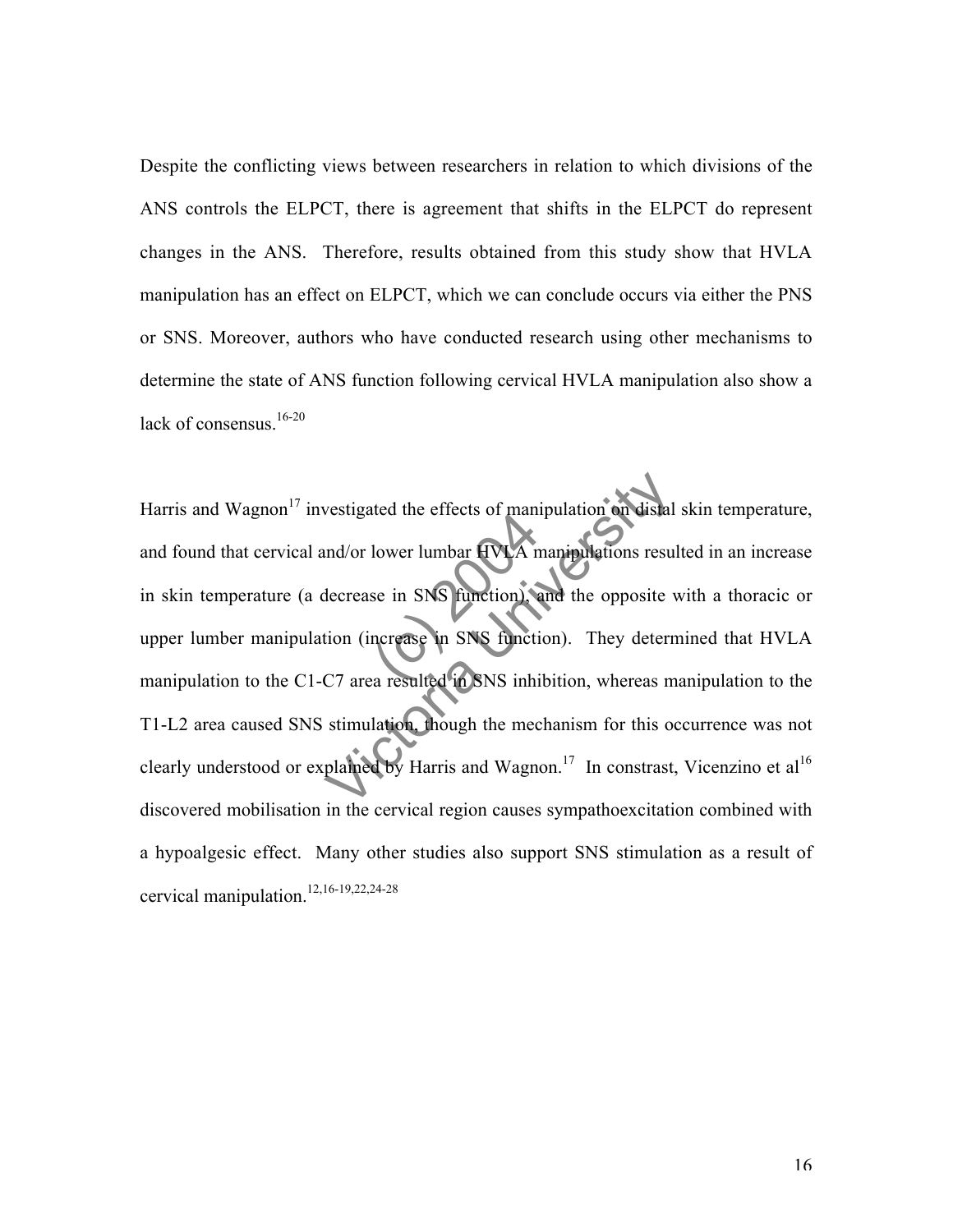Atlanto-axial joint manipulation has been shown to have an effect on ELPCT, in that it decreases the time it takes to complete a cycle. The results of the present study demonstrate an association between the side of the HVLA manipulation and effect on the ELPCT in the ipsilateral eye, but not the contralateral eye. This is seen in the results of the manipulation group - which were all right-sided manipulations. The right eye showed significant change in the ELPCT immediately and 20 minutes post-manipulation  $(p=0.001 \& p=0.013$ , respectively), while the left eye showed no significant change. This further substantiates the proposal from a previous study<sup>31</sup> that ANS changes occur predominantly on the same side as the manipulation.

t the use of cervical not<br>
CT. The exact neurophy<br>
S. in question although<br>
Not distinguish ELPCT. The exact neurophysiological mechanism in question although there is distinct<br>is study does not distinguish the exact mechanism in question although there is distinct<br>ELPCT, the results justify subsequent investion This study has confirmed that the use of cervical manipulation directly influences the autonomically mediated ELPCT. The exact neurophysiological mechanism of how this alteration is mediated remains in question although there is distinct evidence of ANS involvement. Even if this study does not distinguish the exact mechanism by which the manipulation effects the ELPCT, the results justify subsequent investigations to attempt to identify which division of the ANS causes these changes.

The results of the present study indicate that HVLA manipulation of the atlanto-axial joint can effect the ANS is asymptomatic subjects, however, a great deal more research is necessary to attain a definitive understanding of when manipulation could be usefully applied in the clinical setting to patients with ANS symptoms.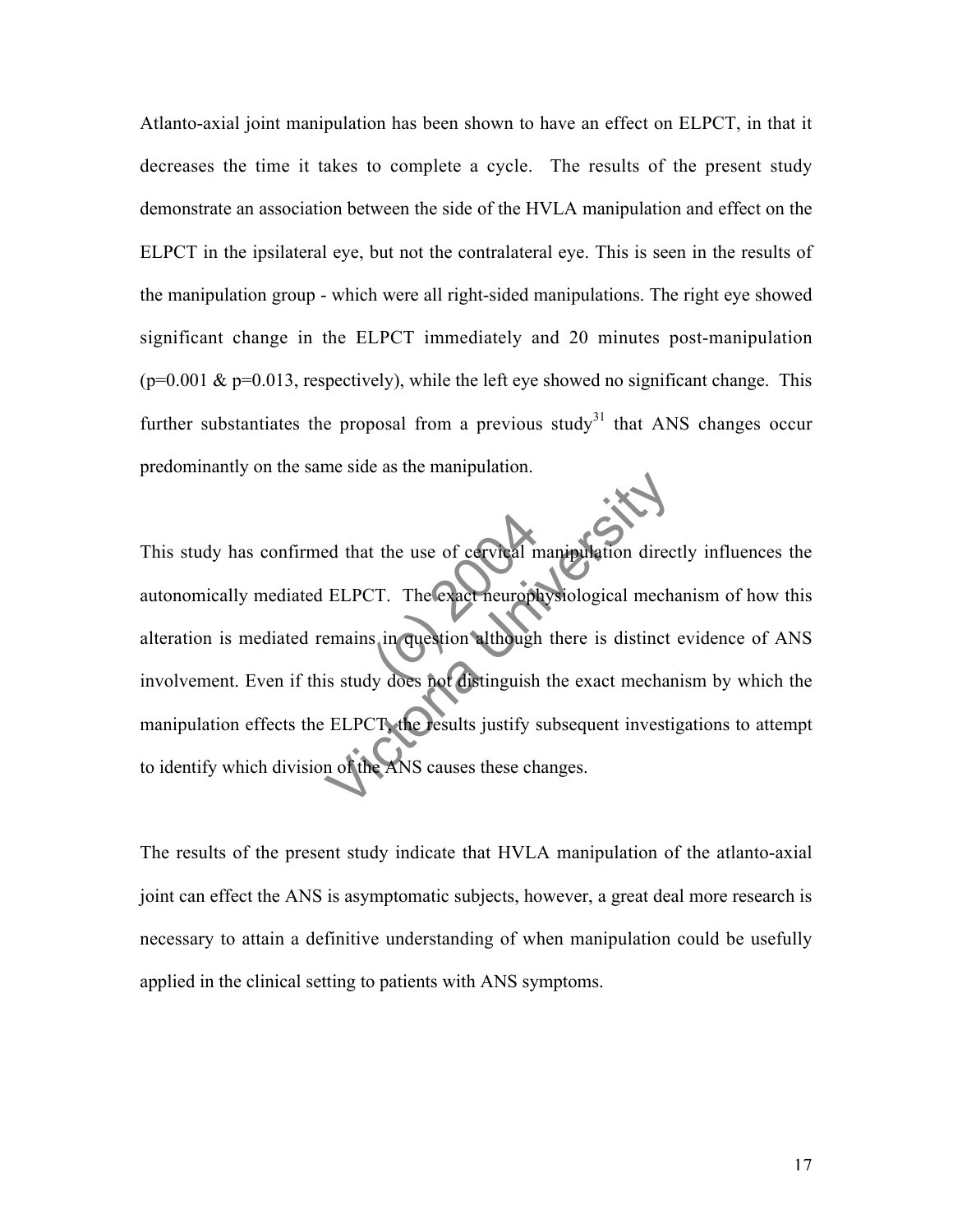The effect of only one manipulation technique applied to a single joint in asymptomatic subjects was investigated in this study. This does not emulate a complete clinical approach where more than one therapeutic modality is utilised in the overall treatment of symptomatic patients. There also appeared to be no lasting effect from manipulation on the ANS. Future studies may explore whether the application of other therapeutic techniques following successful manipulation may produce a more prolonged effect upon the ANS.

### **CONCLUSION**

(ELPCT), which is m<br>ced by cervical manipum<br>me side as the manipum Time (ELPCT), which is mediated with the automorphical properties and the same side as the manipulation. Examining ame showed that the changes are still significally slightly evident one-hour post-manipulation Edge Light Pupil Cycle Time (ELPCT), which is mediated via the autonomic nervous system, can be directly influenced by cervical manipulation of the atlanto-axial joint, and these changes occur on the same side as the manipulation. Examining these alterations over a one-hour time frame showed that the changes are still significant at 20-minutes post-manipulation but only slightly evident one-hour post-manipulation.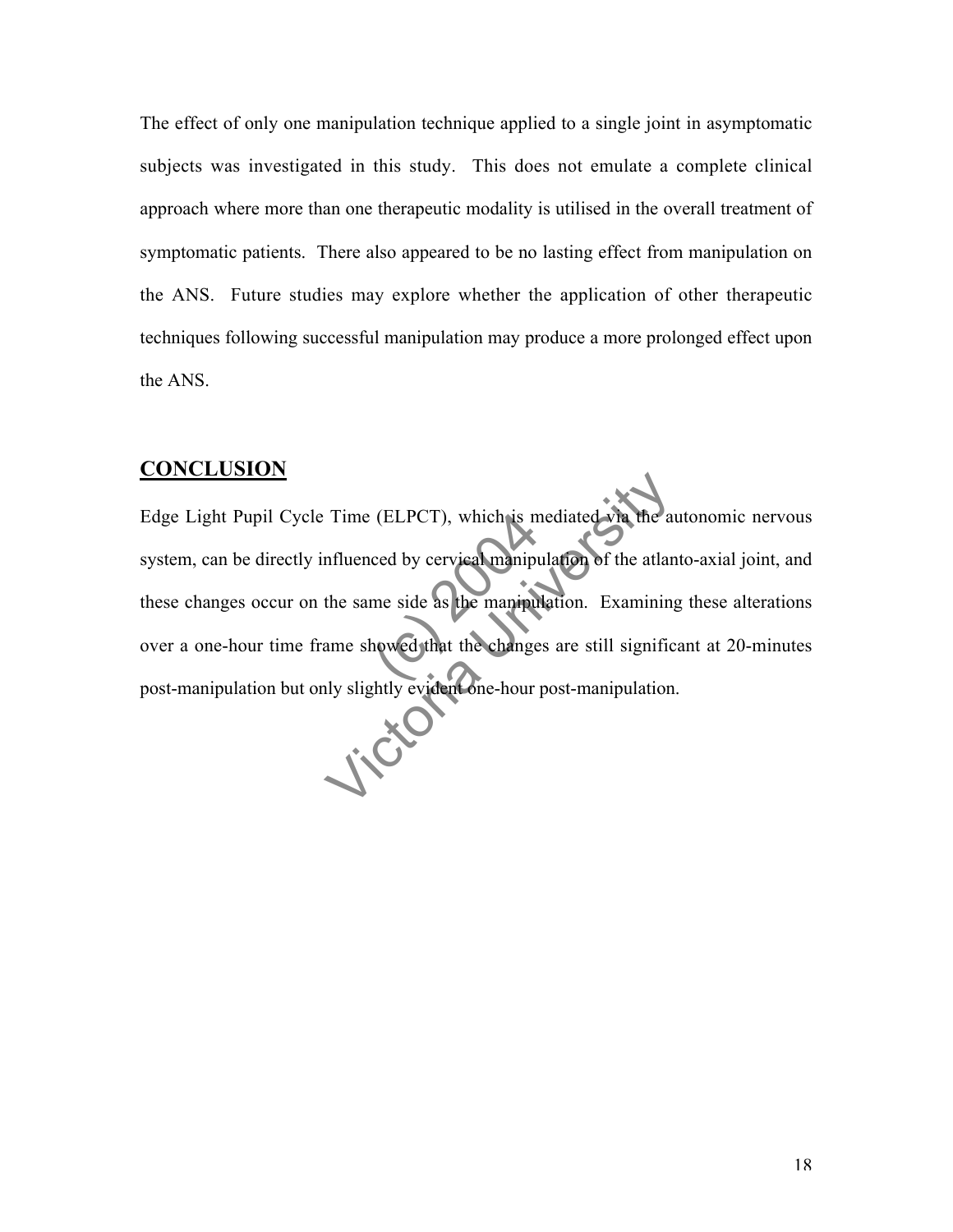### **References**

- 1. Greenman P. Principles of Manual Medicine.  $3<sup>rd</sup>$  ed. Sydney: Lippincott Williams  $\&$ Wilkins; 2003.
- 2. Clements B, Gibbons P, McLaughlin P. The amelioration of atlanto-axial rotation asymmetry using high velocity low amplitude manipulation: Is the direction of thrust important? Journal of Osteopathic Medicine 2001;4:8-14.
- 3. Gibbons P, Tehan P. Manipulation of the spine, thorax and pelvis. London: Harcourt; 2000.
- 4. Cassidy J, Quon J, La France L, Yong-Hing K. The effect of manipulation on pain and range of motion in the cervical spine: a pilot study. Journal of Manipulative and Physiological Therapeutics 1992;15:495-500.
- cervical spine: a pilot<br>1992;15:495-500.<br>g-Hing K. The immed<br>trange of motion in The France L, Yong-Hing K. The effect of market in the cervical spine: a pilot study. Journal of<br>
beutics 1992;15:495-500<br>
The immediate effect of market in and range of motion in the cervical spin<br>
rmal of Manipulative an 5. Cassidy J, Lopes A, Yong-Hing K. The immediate effect of manipulation versus mobilisation on pain and range of motion in the cervical spine: a randomised controlled trial. Journal of Manipulative and Physiological Therapeutics 1992;15: 570-575.
- 6. Nansel D, Cremata E, Carlson J, Szlazak M. Effect of unilateral spinal adjustments on goniometrically-assessed cervical lateral-flexion end-range asymmetries in otherwise asymptomatic subjects. Journal of Manipulative and Physiological Therapeutics 1989;12:419-427.
- 7. Nansel D, Peneff A, Cremata E, Carlson J. Time course considerations for the effects of unilateral lower cervical adjustments with respect to the amelioration of lateralflexion passive end-range asymmetry. Journal of Manipulative and Physiological Therapeutics 1990;13:297-304.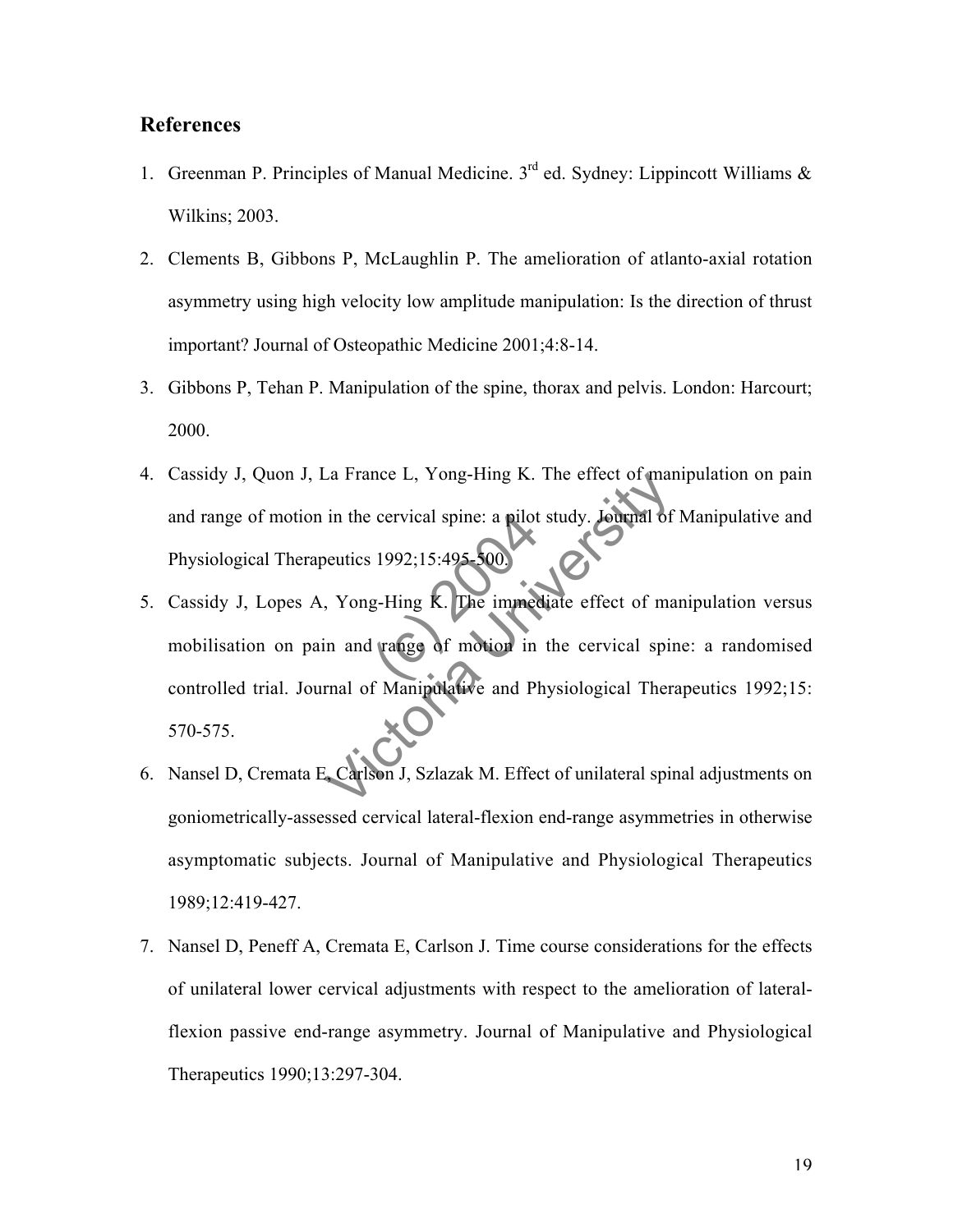- 8. Nansel D, Peneff A, Quitoriano J. Effectiveness of upper versus lower cervical adjustments with respect to the amelioration of passive rotational versus lateralflexion end-range asymmetries in otherwise asymptomatic subjects. Journal of Manipulative and Physiological Therapeutics 1992;15:99-105.
- 9. Surkitt D, Gibbons P, McLaughlin P. High velocity low amplitude manipulation of the atlanto-axial joint: effect on antlanto-axial and cervical spine rotation asymmetry in asymptomatic subjects. Journal of Osteopathic Medicine 2000;31:13-19.
- 10. Howard T, Vernon D, Aker P, Burns S, Viljakaanen S, Short L. Pressure pain threshold evaluation of the effect of spinal manipulation in the treatment of chronic neck pain: A pilot study. Journal of Manipulative and Physiological Therapeutics 1990;13:13-16
- Francourt of Manipual<br>Triano J, Brennan P. Ti<br>Vels in Women with<br>gical Therapeutics 199 Study. Journal of Manipulative and Physiolog<br>
U. D. Triano J. Brennan P. The effect of spinal<br>
din levels in women with primary dysmeno<br>
ysiological Therapentics 1992;15:279-285.<br>
.., Wright: A. Cervical mobilisation: conc 11. Kokjohn K, Schmid D, Triano J, Brennan P. The effect of spinal manipulation on pain and prostaglandin levels in women with primary dysmenorrhea. Journal of Manipulative and Physiological Therapeutics 1992;15:279-285.
- 12. Sterling, M., Jull, G., Wright, A. Cervical mobilisation: concurrent effects on pain, sympathetic nervous system activity and motor activity. Manual Therapy 2001;6:72- 81.
- 13. van Schalkwyk R, Parkin-Smith G. A clinical trial investigating the possible effect of the supine cervical rotatory manipulation and the supine lateral break manipulation in the treatment of mechanical neck pain: a pilot study. Journal of Manipulative and Physiological Therapeutics 2000;23:324-331.
- 14. Vernon H, Qualitative review of studies of manipulation-induced hypoalgesia. Journal of Manipulative and Physiological Therapeutics 2000;23:134-138.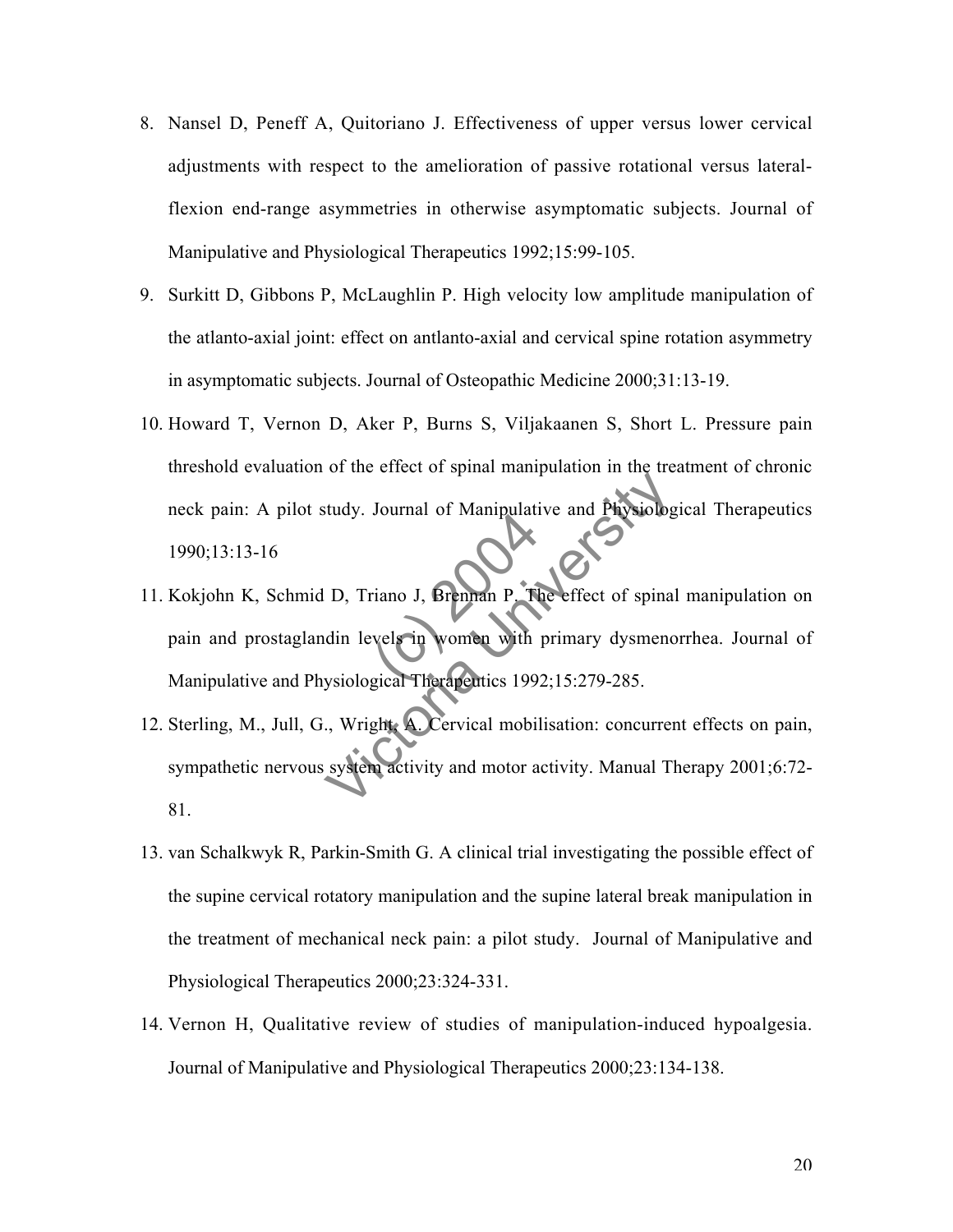- 15. Vicenzino B, Collins D, Wright A. The initial effects of a cervical spine manipulative physiotherapy treatment on the pain and dysfunction of lateral epicondylalgia. Pain 1996;68:69-74.
- 16. Vicenzino B, Collins D, Benson H, Wright A. An investigation of the interrelationship between manipulative therpay-induced hypoalgesia and sympathoexcitation. Journal of Manipulative and Physiological Therapeutics 1998;21:448-453.
- 17. Harris W, Wagnon R. The effects of chiropractic adjustments on distal skin temperature. Journal of Manipulative and Physiological Therapeutics 1987;10:57-60.
- e by blood pressure change of the street of departure change of the management of the efficacy of co 18. Celander E, Koening A, Celander R. Effect of osteopathic manipulative therapy on autonomic tone as evidence by blood pressure changes and activity of the fibrinolytic system. Journal of the American Osteopathic Association 1968;67:1037-1038.
- B. A., Celander R. Effect of osteopathic manipudes<br>idence by blood pressure changes and activity<br>e American Osteopathic Association 1968;67:1<br>G. Wiles M. The management of hypertensive<br>ion and the effect of conservative th 19. Crawford J, Hickson G, Wiles M. The management of hypertensive disease: a review of spinal manipulation and the efficacy of conservative therapeusis. Journal of Manipulative and Physiological Therapeutics 1986;9:27-32.
- 20. Knutson G. Significant changes in systolic blood pressure post vectored upper cervical adjustment Vs resting control groups: A possible effect of the cervicosympathetic and/or pressor reflex. Journal of Manipulative and Physiological Therapeutics 2001;24:101-109
- 21. Budgell B. Reflex Effects of Subluxation: The autonomic nervous system. Journal of Manipulative and Physiological Therapeutics 2000;23:104-106.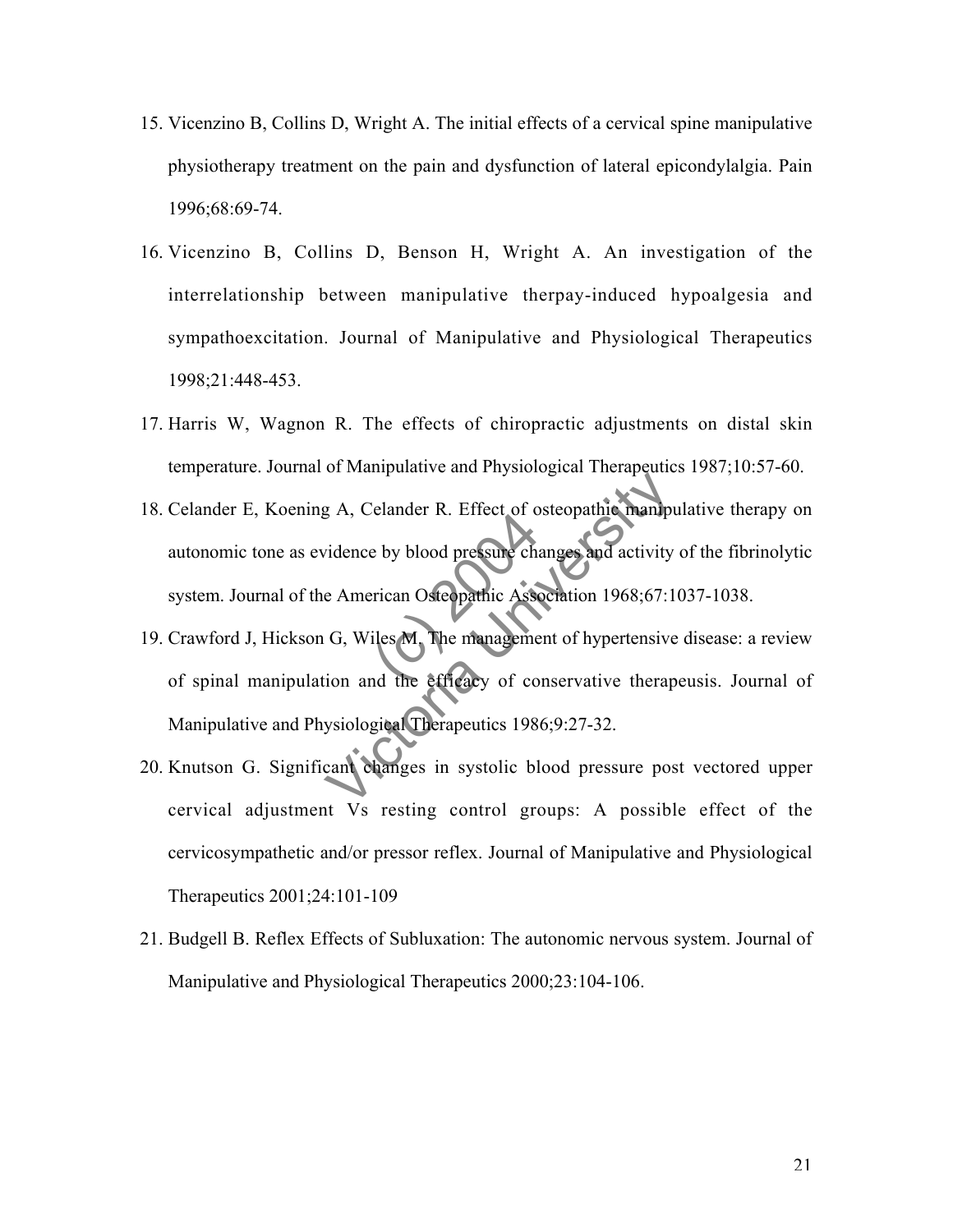- 22. Driscoll M, Hall M. Effects of spinal manipulative therapy on autonomic activity and the cardiovascular system: A case study using the electrocardiogram and arterial tonometry. Journal of Manipulative and Physiological Therapeutics 2000;23:545-550.
- 23. Eingorn A, Muhs G. Rational for assessing the effects of manipulative therapy on autonomic tone by analysis of heart rate variability. Journal of Manipulative and Physiological Therapeutics 1999;22:161-165.
- 24. Vicenzino B, Cartwright T, Collins D, Wright A. Cardiovascular and respiratory changes produced by lateral glide mobilization of the cervical spine. Manual Therapy 1998;3:67-71.
- 25. McGuiness J, Vincenzino B, Wright A. Influence of a cervical mobilisation technique on respiratory cardiovascular function. Manual Therapy 1997;2:216-220
- S, Wright A. Innuence<br>ar function. Manual The<br>H. Expression of function<br>American Osteopathic<br>cet of osteopathic man 26. Korr I, Thomas P, Wright H. Symposium of functional implications of segmental facilitation. Journal of the American Osteopathic Association, 1955;54:265-283.
- nzino B, Wright A. Influence of a cervical mob-<br>vascular function. Manual Therapy 1997;2:216<br>Wright H. Symposium of functional implication<br>of the American Osteopathic Association, 1955;<br>D. Effect of osteopathic manipulativ 27. Fichera A, Celander D. Effect of osteopathic manipulative therapy on autonomic tone as evidenced by blood pressure changes and activity of the fibrinolytic system. Journal of American Osteopathic Association 1969;68:1036-8.
- 28. Briggs L, Boone W. Effects of a chiropractic adjustment on changes in pupillary diameter: a model for evaluating somatovisceral response. Journal of Manipulative and Physiological Therapies 1988;11:181-9
- 29. Kuchera M, Kuchera W. Osteopathic considerations in systemic dysfunction. USA: Original Works; 1994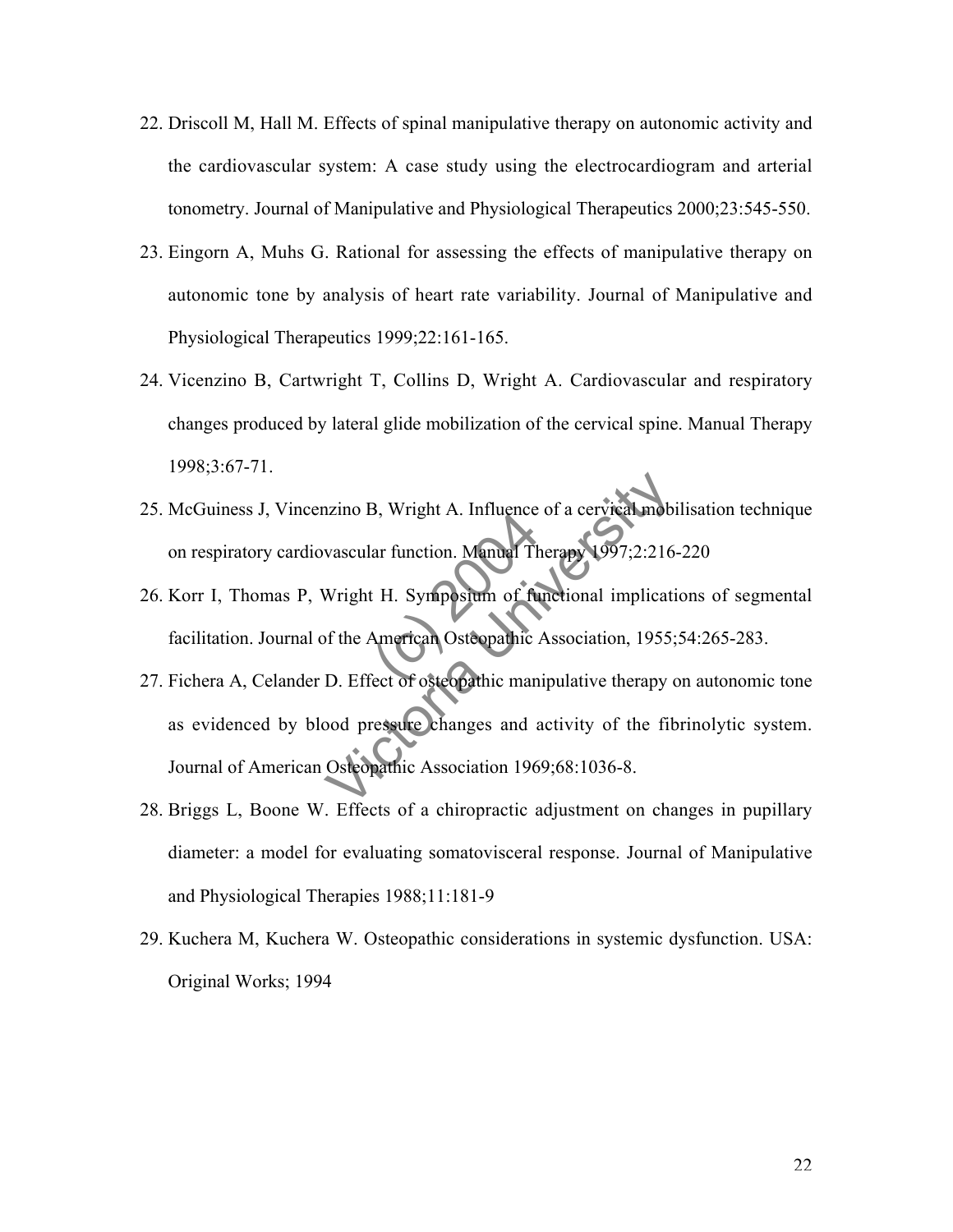- 30. Gibbons P, Gosling C, Holmes M. The short-term effects of cervical manipulation on edge light pupil cycle time: a pilot study. Journal of Manipulative and Physiological Therapeutics 2000;23:465-469.
- 31. Gibbons P, Gosling C, Holmes M, Kinross T. The effect of atlanto-axial joint manipulation on Edge Light Pupil Cycle Time*,* In process of going to "In Press", Journal of Manipulative and Physiological Therapeutics.
- 32. Martyn C, Ewing D. Pupil cycle time: a simple way of measuring an autonomic reflex. Journal of Neurology, Neurosugery, and Psychiatry 1986;49:771-774.
- 33. Miller S, Thompson H. Edge-light pupil cycle time. British Journal of Ophthalmology 1978;62:495-500.
- ade M. Manipulation<br>Se of General Practition<br>Corezyn A. Does pupil<br>nal of Clinical Neuro-c PR, Wade M. Manipulation of the cervical spice of General Practitioners 1983;33:574-5<br>
EV V, Korezyn A. Does pupillary sparing oculo<br>
2 Journal of Climeal Neuro-ophthalmology 199<br>
fry V, Korezyn A. The pupil cycle time in 34. Howe D, Newcombe R, Wade M. Manipulation of the cervical spine – a pilot study. Journal of the Royal College of General Practitioners 1983;33:574-579
- 35. Blumen S, Feilor-Ofry V, Korczyn A. Does pupillary sparing oculomotor nerve palsy really spare the pupil? Journal of Clinical Neuro-ophthalmology 1991;11:92-94.
- 36. Blumen S, Feilor-Ofry V, Korczyn A. The pupil cycle time in Horner's Syndrome. Journal of Clinical Neuro-ophthalmology 1986;6:232-234.
- 37. Bitsios P, Prettyman R, Szabadi E. Changes in autonomic function with age: a study of pupillary kinetics in healthy young and old people. Age Ageing 1996;25:432-8
- 38. Thompson H. Editorial comment-The pupil cycle time. Journal of Clinical Neuro-Ophthalmology 1987;7:38-39.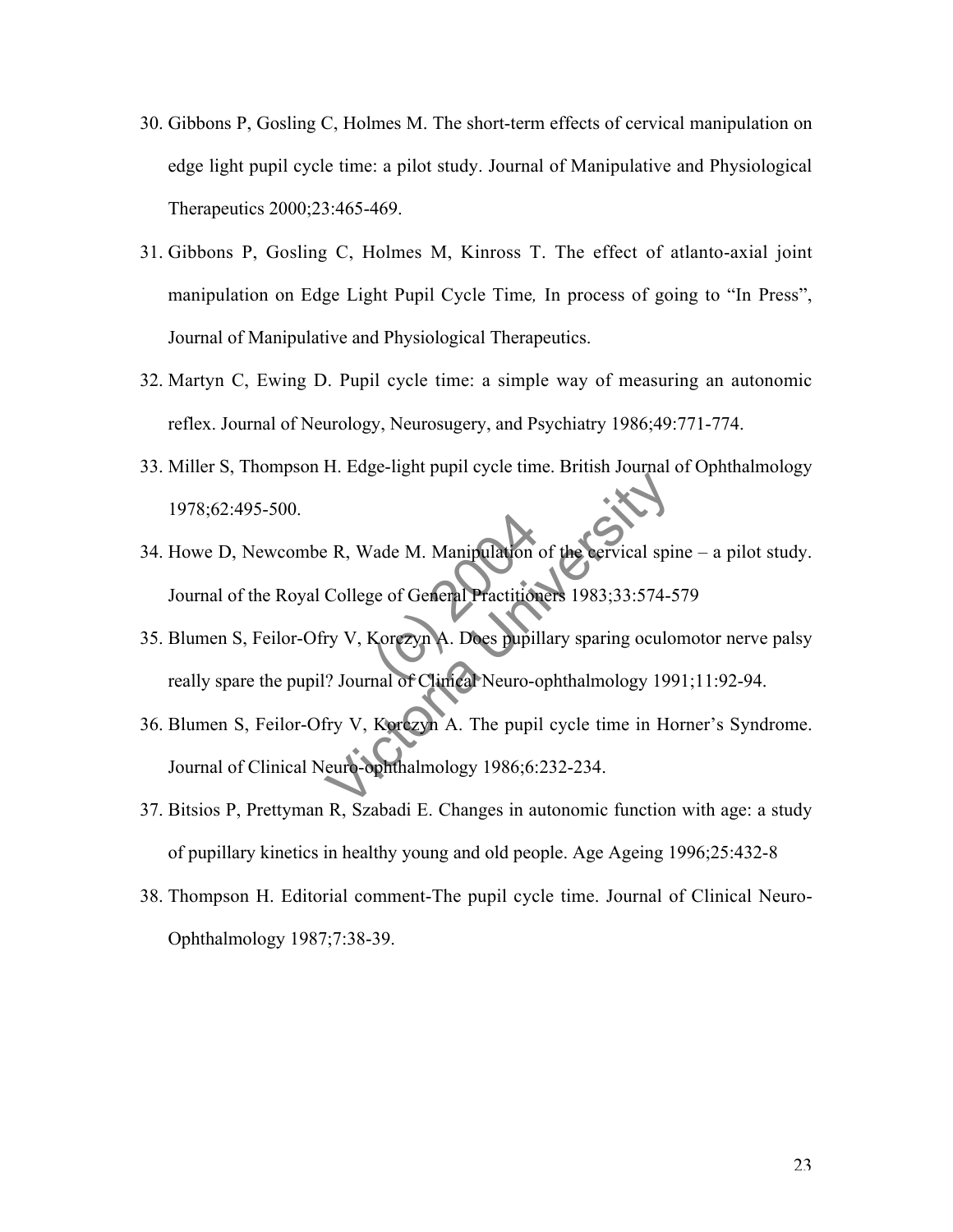

que. The focused beam<br>in (B). The pupil then<br>o the pupillary margin<br>ilate to again overlap echnique. The focused beam is stowly moved<br>margin (B). The pupil then constricts vigore<br>ition so the pupillary margin is out of the beam<br>will dilate to again overlap the edge of the lig<br>a persistent pupillary oscillation.<sup></sup> **Figure 1.** Examination technique. The focused beam is slowly moved medially (**A**) until it overlaps the pupillary margin (**B**). The pupil then constricts vigorously (**C**), and the beam is held in this position so the pupillary margin is out of the beam. The pupil will now be in darkness and will dilate to again overlap the edge of the light beam (**D**) then constrict (C), producing a persistent pupillary oscillation.<sup>30</sup>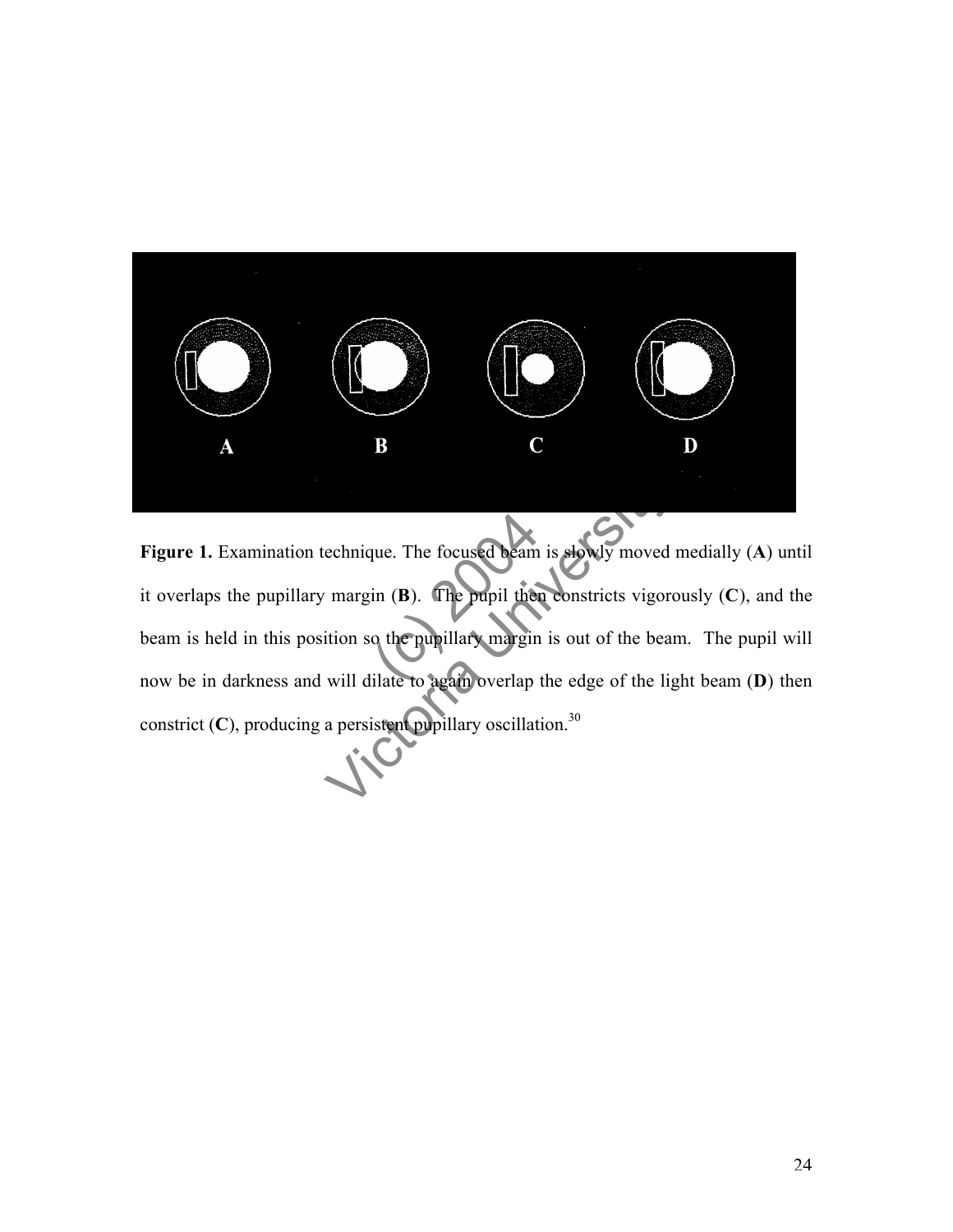| Right eye $(n=13)$    | Means (ms) | <b>Standard Deviation</b> | <b>Critical p Value</b> |  |
|-----------------------|------------|---------------------------|-------------------------|--|
| Pre                   | 890        | ± 72                      |                         |  |
| <b>Post Immediate</b> | 793        | $\pm$ 75                  | $0.011\,$               |  |
| Pre                   | 890        | ± 72                      |                         |  |
| Post 20min            | 794        | $\pm~76$                  | 0.013                   |  |
| Pre                   | 890        | $\pm$ 72                  |                         |  |
| Post 1hour            | 821        | $\pm$ 82                  | $0.111\,$               |  |
|                       |            |                           |                         |  |

**Table 1 - ELPCT for right eyes pre and post manipulation (immediate, 20-min & one-hour)**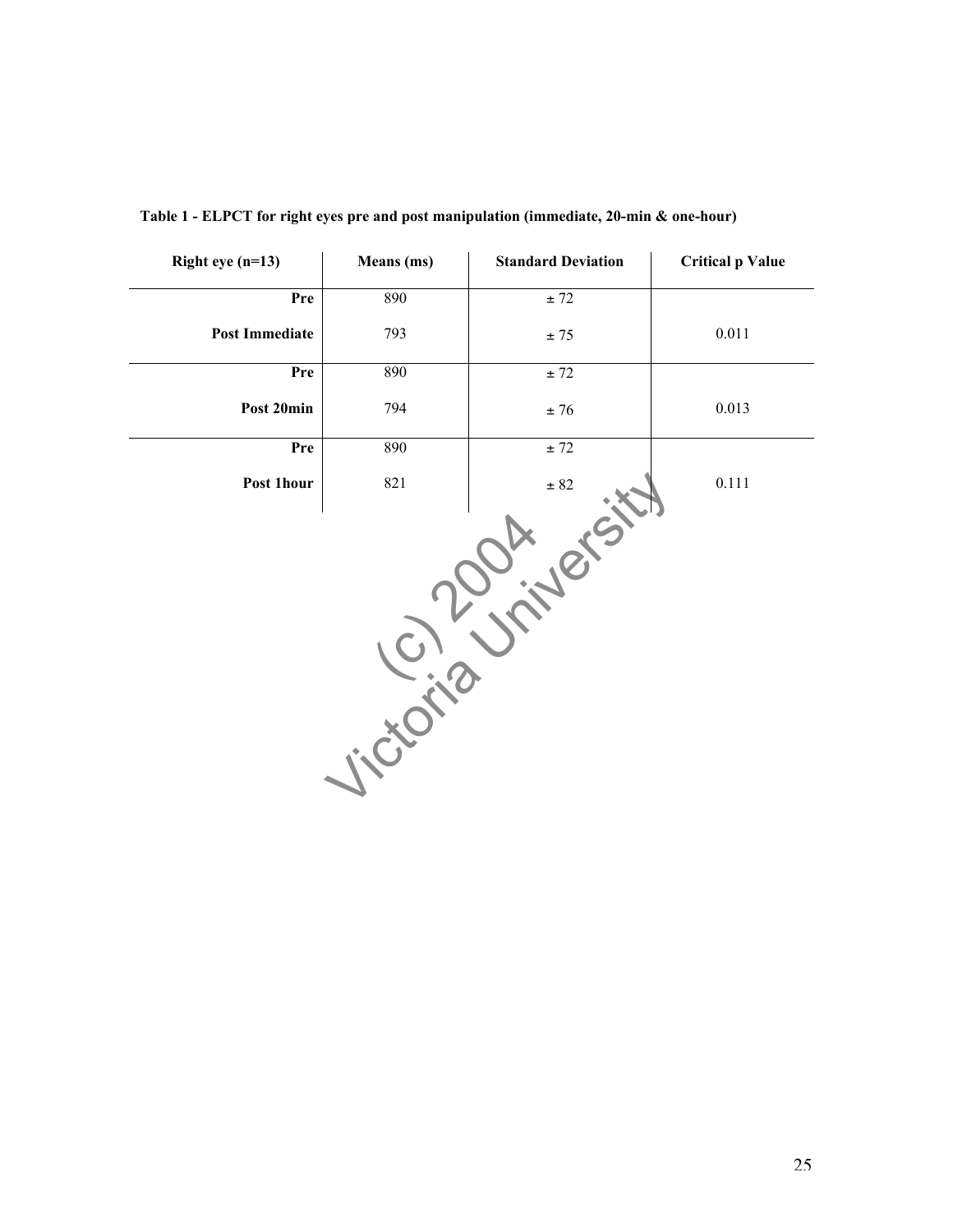

**Figure 2. The Effect of Right-Sided Manipulation Vs Control on the Right-Eye ELPCT**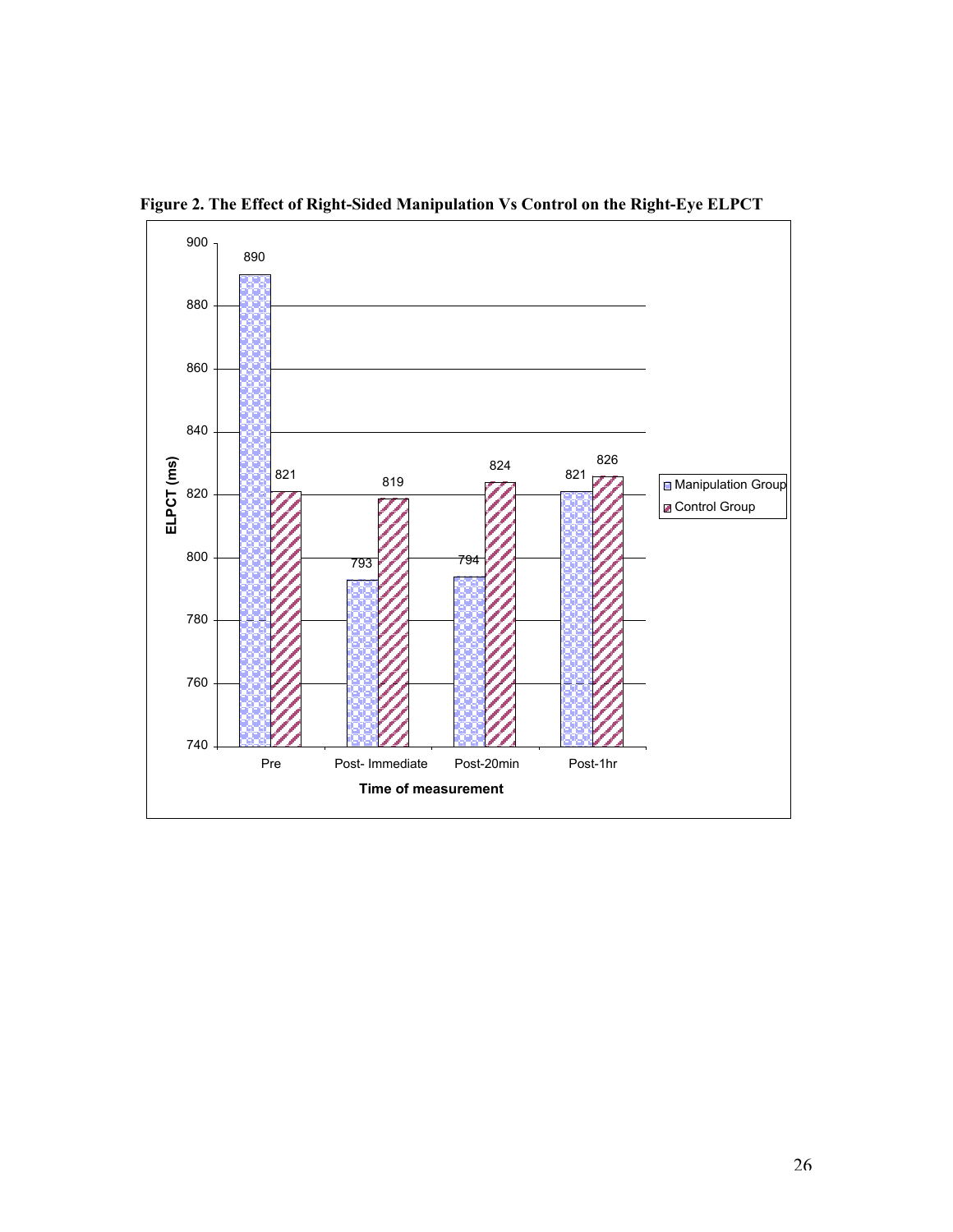

**Figure 3. The Effect of Right-Sided Manipulation Vs Control on the Left-Eye ELPCT**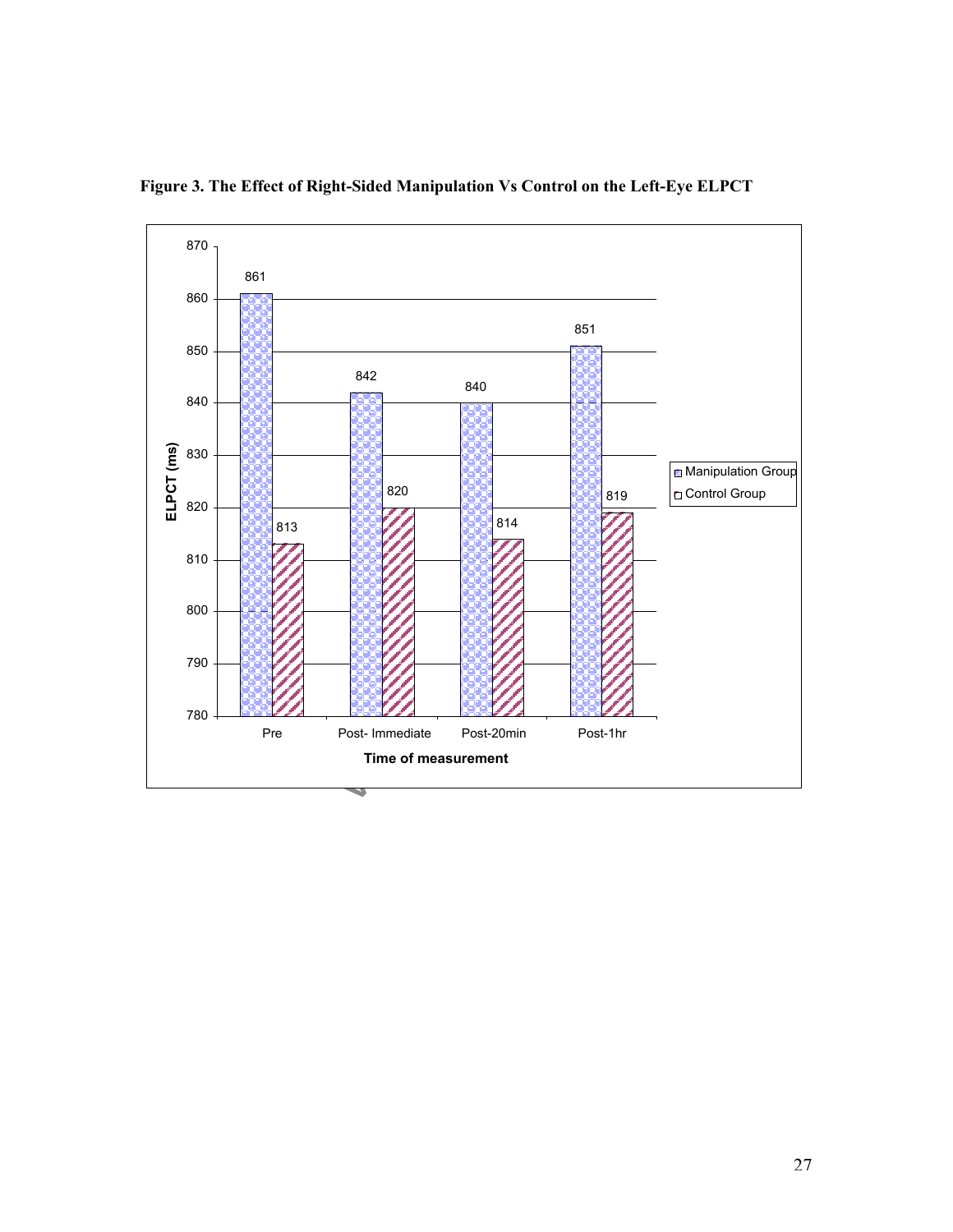

## **WOULD YOU LIKE TO BE INVOLVED IN AN EXCITING STUDY?**

We would like to invite you to be a part of a study that looks into the effects that spinal manipulation has on your nervous system.

(on of the spine<br>
le whole proces e conducted at Victoria Univers<br>
ulation of the spine and recordin<br>
The whole procedure will only<br>
roximately Hour of your time.<br>
rested in participating in this studence of the investigators listed be The study will be conducted at Victoria University and will involve manipulation of the spine and recording of your eye reflex. The whole procedure will only take approximately 1 hour of your time.

If you are interested in participating in this study, please contact one of the investigators listed below:

• Cameron Gosling Phone: 9248 1290 email: cameron.gosling@vu.edu.au

• <u>Adam Olarenshaw</u> ( $5^{th}$  yr. student) Phone: 9248 1111 email: adam.olarenshaw@students.vu.edu.au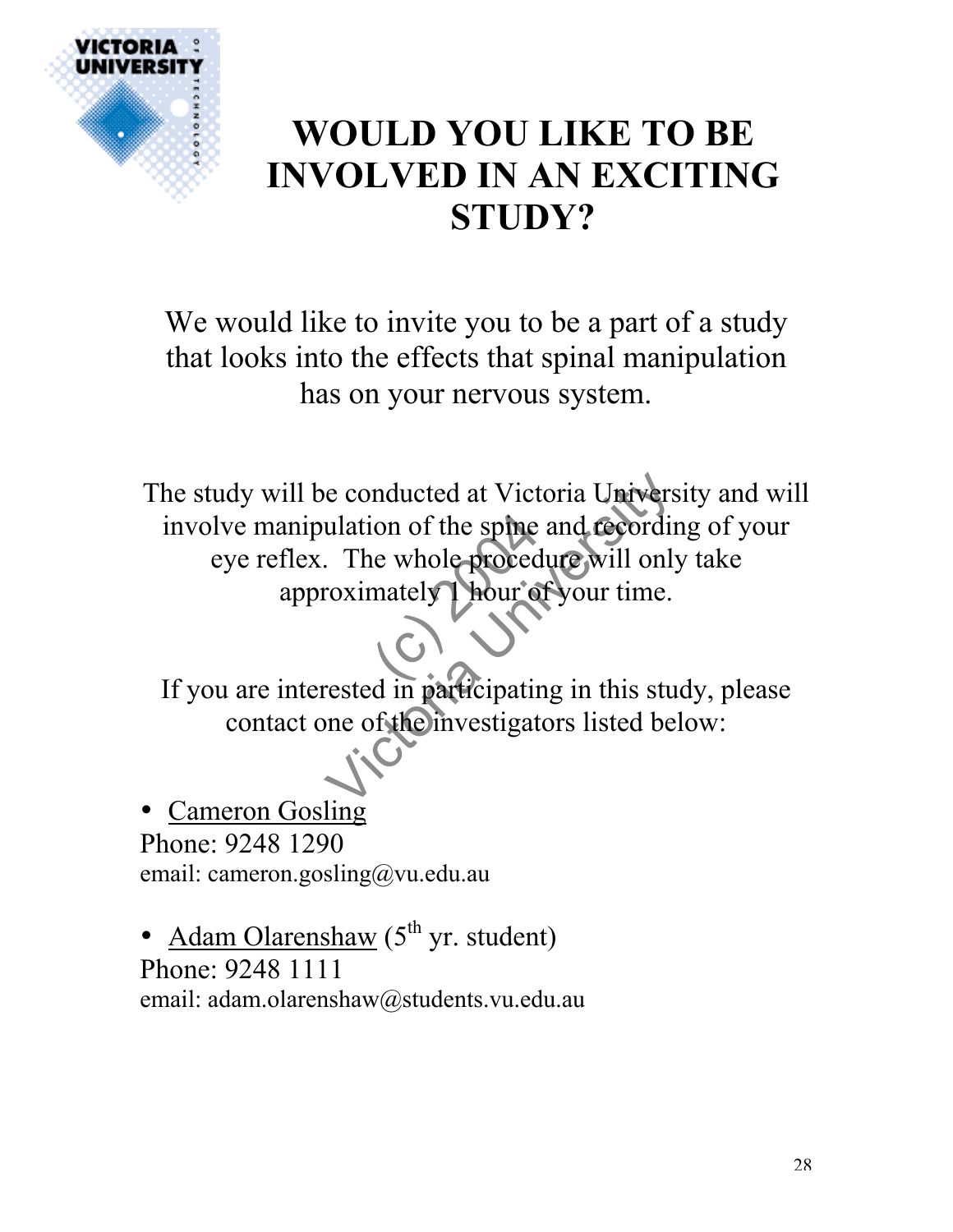

### **INFORMATION TO PARTICIPANTS**

### **Project**

High-Velocity Low Amplitude Manipulation of the Atlanto-Axial Joint: Lasting Effects on the Edge Light Pupil Cycle Time

### **Investigators**

Cameron Gosling, Ass. Prof. Peter Gibbons & Adam Olarenshaw

### **Location**

Victoria University, Student Union Building Optometry Clinic Footscray Park Campus, Ballarat rd., Footscray.

### **Purpose of this study**

You are invited to participate in a study to test the effect of a high velocity low amplitude (HVLA) manipulation on the nervous system. The testing will involve attending the Victoria University Optometry clinic for approximately 1 hour. A time will be arranged before testing begins to have any questions answered and for you to bring in the consent form.

stady to test the entert of<br>tem. The testing will in<br>ly 1 hour. A time will b<br>a brief medical history.<br>a brief medical history.<br>then be asked to lye on<br>a manipulative technique<br>or ELPCT will be meas the in a study to test the effect of a high velocity low<br>the system. The testing will involve a tending the<br>ximately 1 hour. A time will be arranged before to<br>if or you to bring in the consent form.<br>taking a brief medical The testing session entails taking a brief medical history, followed by your ELPCT measurement (as described below). You will then be asked to lye on a table on your back where a qualified registered osteopath will perform a manipulative technique to your atlanto-axial joint (see below). Following the manipulation your ELPCT will be measured 3 more times at: 30 seconds, 20 minutes and 1 hour post-manipulation. In between taking these measurements you will be asked to rest on the treatment table.

### **Procedures and Risks**

*Edge-light pupil cycle time (ELPCT) measurement:* A slit lamp will be used to measure the ELPCT in each eye. This will involve you sitting in a dimly lit room in front of the thin lamp. The lamp will then be shone into the edge of your eye with a beam of moderate intensity. This will cause your pupil to rhythmically constrict and then dilate without any discomfort to you. Someone will then time these constrictions and dilations using a stopwatch. This will then be repeated with the other eye.

*Manipulation:* An experienced osteopathic clinician will apply a small force localised to your atlanto-axial joint (between the first 2 segments of your neck) to see if this has an effect on the edge-light pupil cycle time in your eye. A clicking or popping sound may be heard at the time of manipulation. It must be emphasised that this is not bones grinding against one another, but is believed to be formation of a gas bubble (cavitation) within the joint that is thrust. Prior to manipulation, you will have the arteries in your neck (which supply the brain) tested to see if they are damaged in any way. If there is no evidence of arterial problems the manipulative procedure will be performed.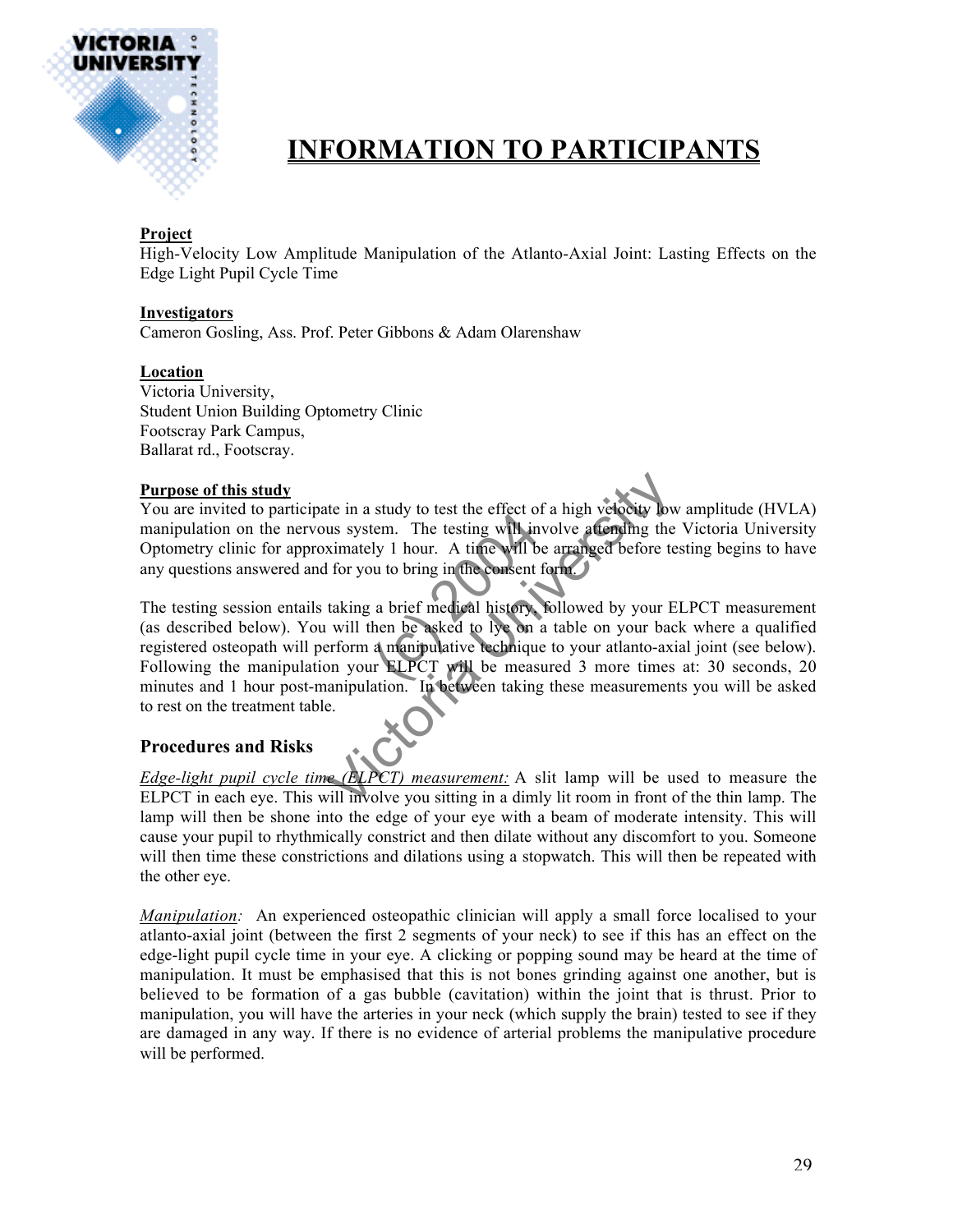There is a small risk of about one in a million that damage may occur to the arteries supplying the head, which may lead to a stroke. To give you a realistic idea of the risks involved, the risk of dying after taking a non-steroidal anti-inflammatory drug, available over the counter at any pharmacy, is 100-400 times more likely than dying following cervical manipulation.

The risk of any damage occurring to the patient is extremely low, and the safety of the subjects is further increased by the preventative measures we will undertake (i.e. full patient history eliciting all appropriate information and VBI{arteries that supply your brain} testing). Also by using an experienced and registered osteopath this will increase the safety and therefore decrease the risk.

### **Participation and Confidentiality**

Participation in this study is entirely voluntary. You can withdraw from the study at any time, for any reason, without prejudice. All results and information collected will remain secure and confidential so that your privacy is protected

### **Questions**

If at any time you have any queries regarding the study, please feel free to contact the investigators on the following numbers.

| Cameron Gosling | 9248 1290 |
|-----------------|-----------|
| Adam Olarenshaw | 9248 1111 |

If you have any questions regarding the ethics of the study, or your rights as a participant, please contact the Victoria University Human Research Ethics Secretary on (03) 9688 4710.

248 1290<br>
248 1111<br>
ng the ethics of the study<br>
man Research Ethics Sec mg numbers.<br>
9248 1290<br>
9248 1111<br>
regarding the ethics of the study, or your rights as a<br>
sity Human Research Ethics Secretary on (03) 9688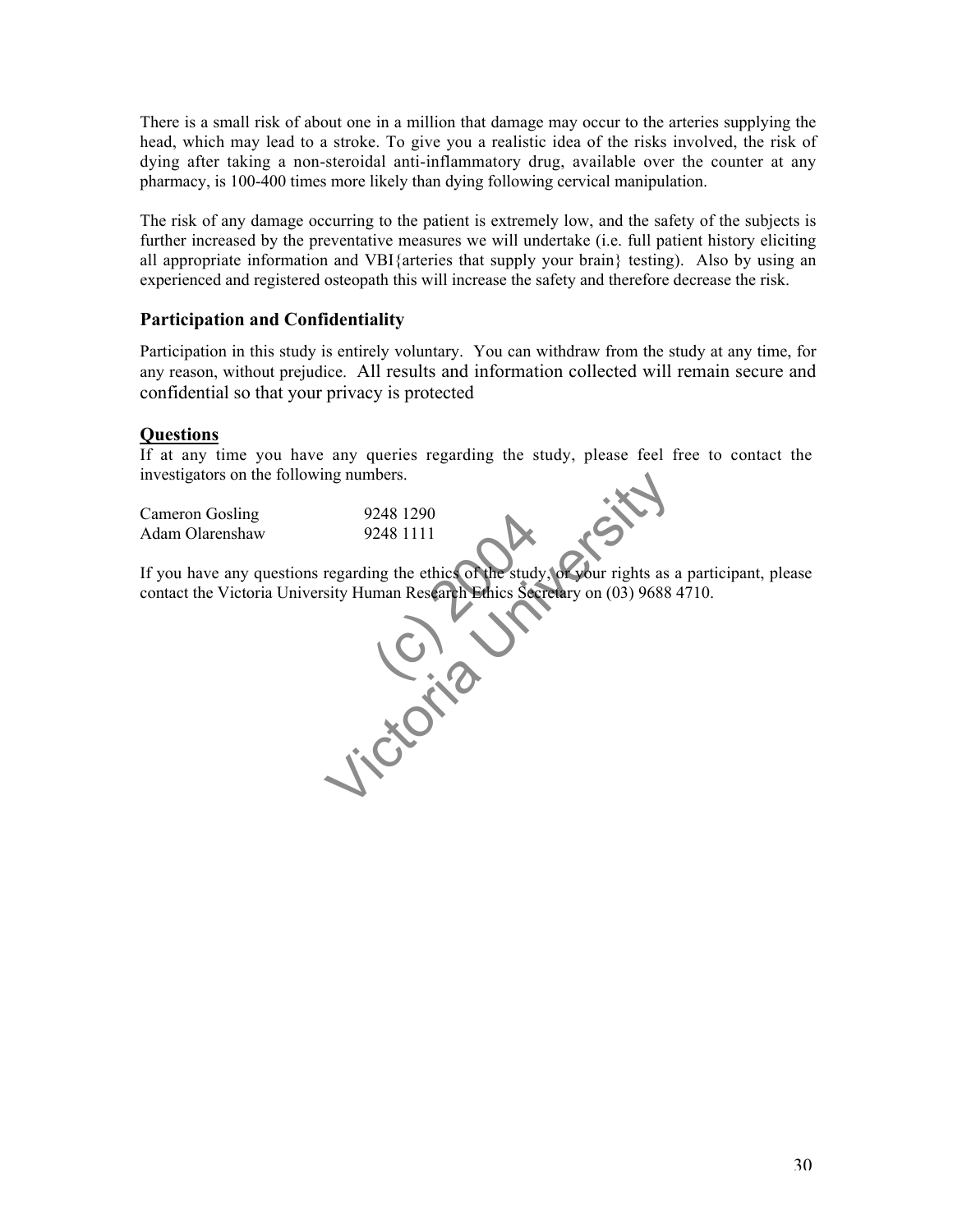

### **Victoria University of Technology**

### **Consent Form for Subjects Involved in Research**

### **INFORMATION TO PARTICIPANTS:**

We would like to invite you to be a part of the study "High-Velocity Low Amplitude Manipulation of the Atlanto-Axial Joint: Lasting Effects on the Edge Light Pupil Cycle Time".

All results and information collected will remain secure and confidential so that your privacy is protected.

### **CERTIFICATION BY SUBJECT**

rs old and that I am voititled:<br>
tude Manipulation of<br>
in the Edge Light Pup 18 years old and that Cam voluntarily giving my<br>
nent entitled:<br>
Amplitude Manipulation of the Atlanto-Axia<br>
fects on the Edge Light Pupil Cycle Time"<br>
oria University of Cechnology by: Mr. Cameron<br>
r Gibbons and Mr. Adam I**,………………………………………………………………………………………..** of**…………………………………………………………………………………………… ……………** certify that I am at least 18 years old and that I am voluntarily giving my consent to participate in the experiment entitled:

### **"High-Velocity Low Amplitude Manipulation of the Atlanto-Axial Joint: Lasting Effects on the Edge Light Pupil Cycle Time"**

being conducted at Victoria University of Technology by: Mr. Cameron Gosling, Associate Professor Peter Gibbons and Mr. Adam Olarenshaw.

I certify that the objectives of the experiment, together with any risks and safeguards associated with the procedures listed here under to be carried out in the experiment, have been fully explained to me by Cameron Gosling or Adam Olarenshaw, and that I freely consent to participation involving the use on me of these procedures.

### **Procedures:**

*Edge-light pupil cycle time (ELPCT) measurement:* A slit lamp will be used to measure the ELPCT in each eye. This will involve you sitting in a dimly lit room in front of the slit lamp. The slit lamp will then be shone into the edge of your eye with a beam of moderate intensity. This will cause your pupil to rhythmically constrict and then dilate without any discomfort to you. Someone will then time these constrictions and dilations using a stopwatch. This will then be repeated with the other eye.